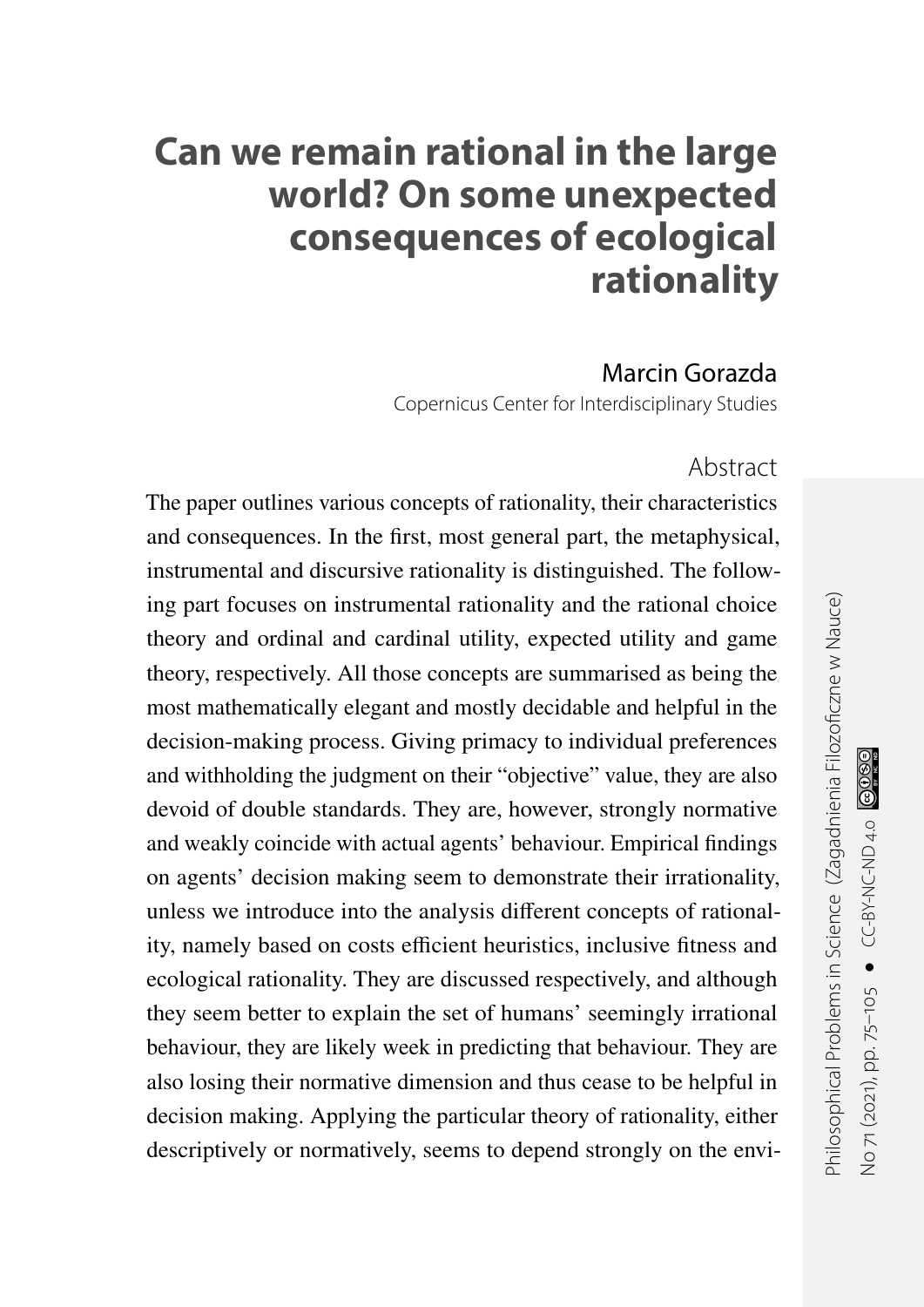ronment, which can be characterised by its extension from a small to a large world. The more the small world's features an environment reveals, the more effective is the application of the particular model of rationality. Beyond the small worlds, rule stochasticity, underspecification and misspecification and the only reasonable method are consecutive trials and errors, which eventually may reduce the large world to the small one.

Keywords

rationality, rational choice theory, ecological rationality, inclusive fitness, decision theory.

#### **Introduction**

So long as we can trackback humans' reflections on life, one<br>Sof the most important dilemmas was making a good decision o long as we can trackback humans' reflections on life, one and what it means "good" in principle. Although the dilemma has never been decisively resolved (and probably will never be), at the very beginning, those who pondered over it were at least able to indicate the examples of "good" and "bad" decisions. They often concluded that those "better" were made deliberately (not impulsively or emotionally), with the engagement of our reason (lat. *ratio*). They were rational. Reasoning solely does not suffice. It needs instructions, how to reason reasonably or rationally. Here begins the story of the ambiguity of the term rationality. B.Brożek rightly notes that the problem of rationality may be inherently unresolvable, as "setting the criterion of rationality requires a prior knowledge of how to do this rationally" (Brożek, [2007,](#page-25-0) p.158). So we find ourselves in a vicious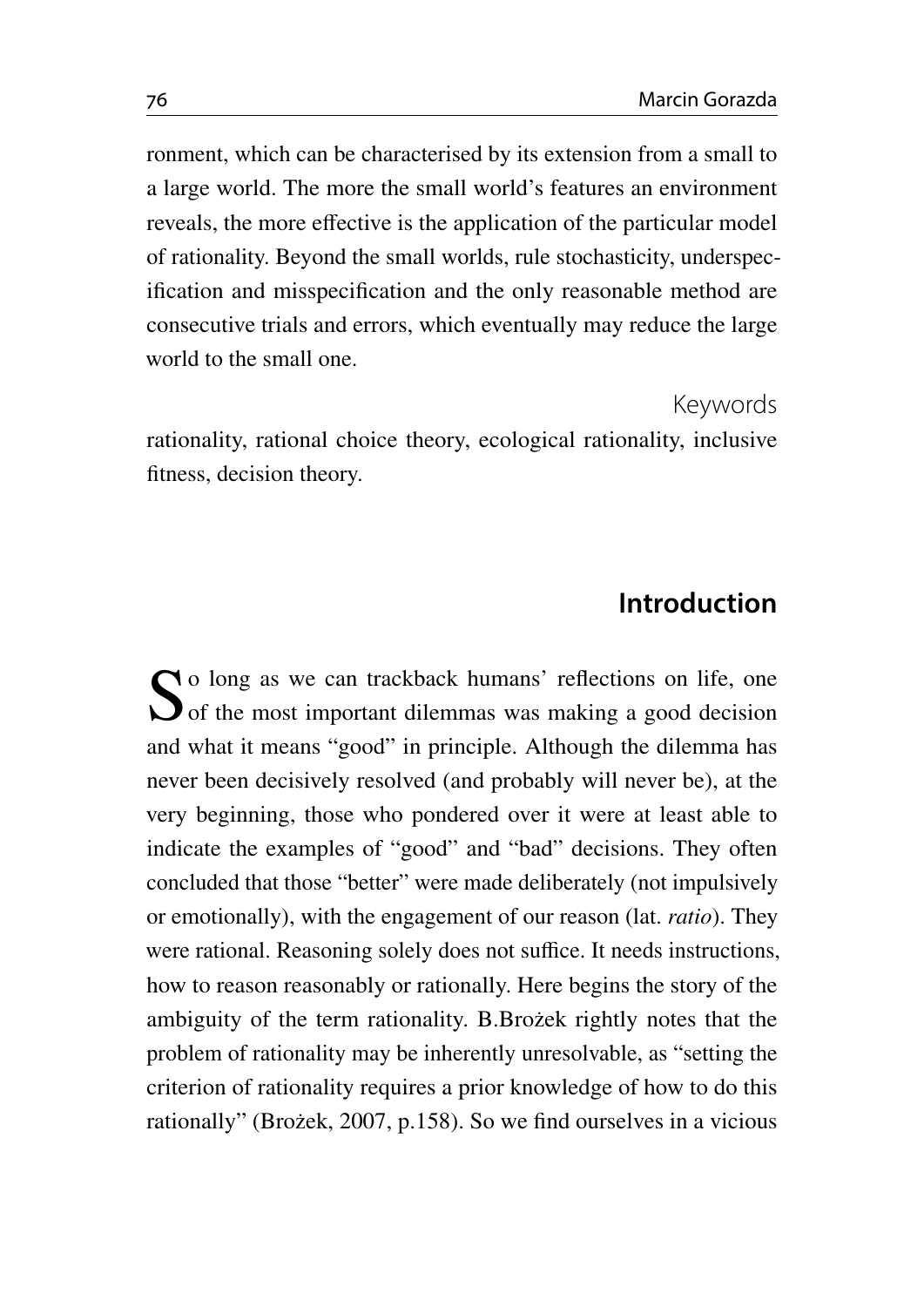circle with no way out. It has not deterred, however, the philosophers to undertake the efforts. So, in the philosophical literature, we have plenty of concepts of rationality and thus plenty of definitions to which we can refer. Although the problem has never been resolved, there are signs of particular progress, or at least a shift in analysis, which goes in line with the general approach to many other philosophical problems. At the beginning of known considerations, rationality was placed in the abstract, transcendent realm and conceived as the objective, unshakable patterns of humans' behaviour, which must be correctly recognised and obeyed. It had strong normative connotations. It did not matter how humans actually behave or justify their decisions. It only mattered how they ought to behave. The shift, which may be called epistemological-behavioural, was towards the comprehensive reflection on how humans recognise and internalise those "patterns" and how they actually behave and are in harmony with the progress in cognitive psychology and evolutionary theory. This paper is about the shift from "metaphysical" to "ecological" rationality and on some consequences on the latter, which raises the question of limits of our rationality.

# **Three different concepts of rationality**

In antiquity and the Middle Ages, philosophers were bound to the concept of metaphysical rationality. The world was perceived as a highly ordered structure, governed by the predefined rules, usually of divine origin, relatively stable and cognisable. *Logos* encompassed both natural and moral laws, which were indistinguishable by their nature. The principles of rationality belonged to this transcendent sphere. To decide rationally meant to recognise, be aware and follow those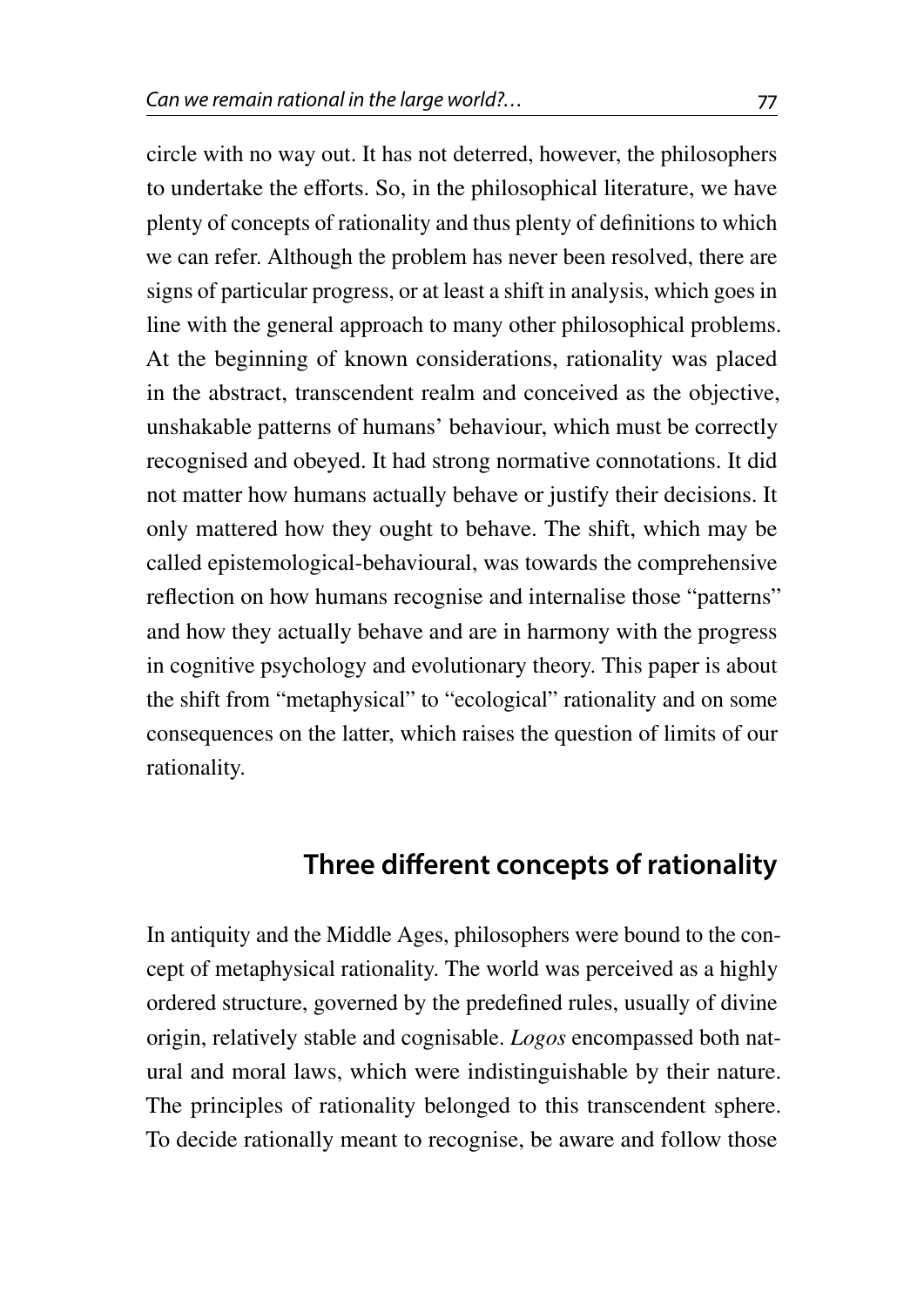principles. Even if they were sometimes perceived as changeable, the change itself was embedded into the order and had its reasons. This mode of thinking dominated over centuries, at least until the early modern times, and is still vivid in some branches of Christian philosophy, where often to be rational means to fulfil God's will or where the principles of reason are engaged to justify the rationality of religious beliefs (Wszołek, [2004;](#page-30-0) Jordan, [2006;](#page-27-0) Gorazda, [2009\)](#page-26-0). The most important problem usually pointed out at the metaphysical rationality is the problem of rational principles cognition. Even if one assumes that there is an ontologically ordered structure, taking into account numerous theories of that structure, one can hardly find a reliable method to recognise it and even harder the principles of rationality within it. The decision of those principles admission is in fact, an act of belief combined with the previous ascription of credibility to specific human authority, responsible for the proper "transmission" of the hidden, ontological knowledge to her disciples.

Due to those dubious metaphysical roots, instrumental rationality became dominant at the beginning of the  $19<sup>th</sup>$  century, although some traces can be found even earlier. In this approach, the rational action is determined by the desired end. One abstracts from the judgement on the end itself, which is placed beyond the interest of the judge and belongs to the private sphere of the acting agent, focusing instead on the appropriate means to achieve an end. The early consideration in this spirit gave rise to the foundation of the decision theory. One of the most outstanding examples was the so-called "Pascal's wager," where the eschatological ends were analysed instrumentally, and those considerations led to the construction of the proto-decision-matrix (Jordan, [2006\)](#page-27-0). The "means-ends" concept of reason was developed and influenced American pragmatism and legal realism strongly, J.Dewey being the one who proposed and defended the idea of consequen-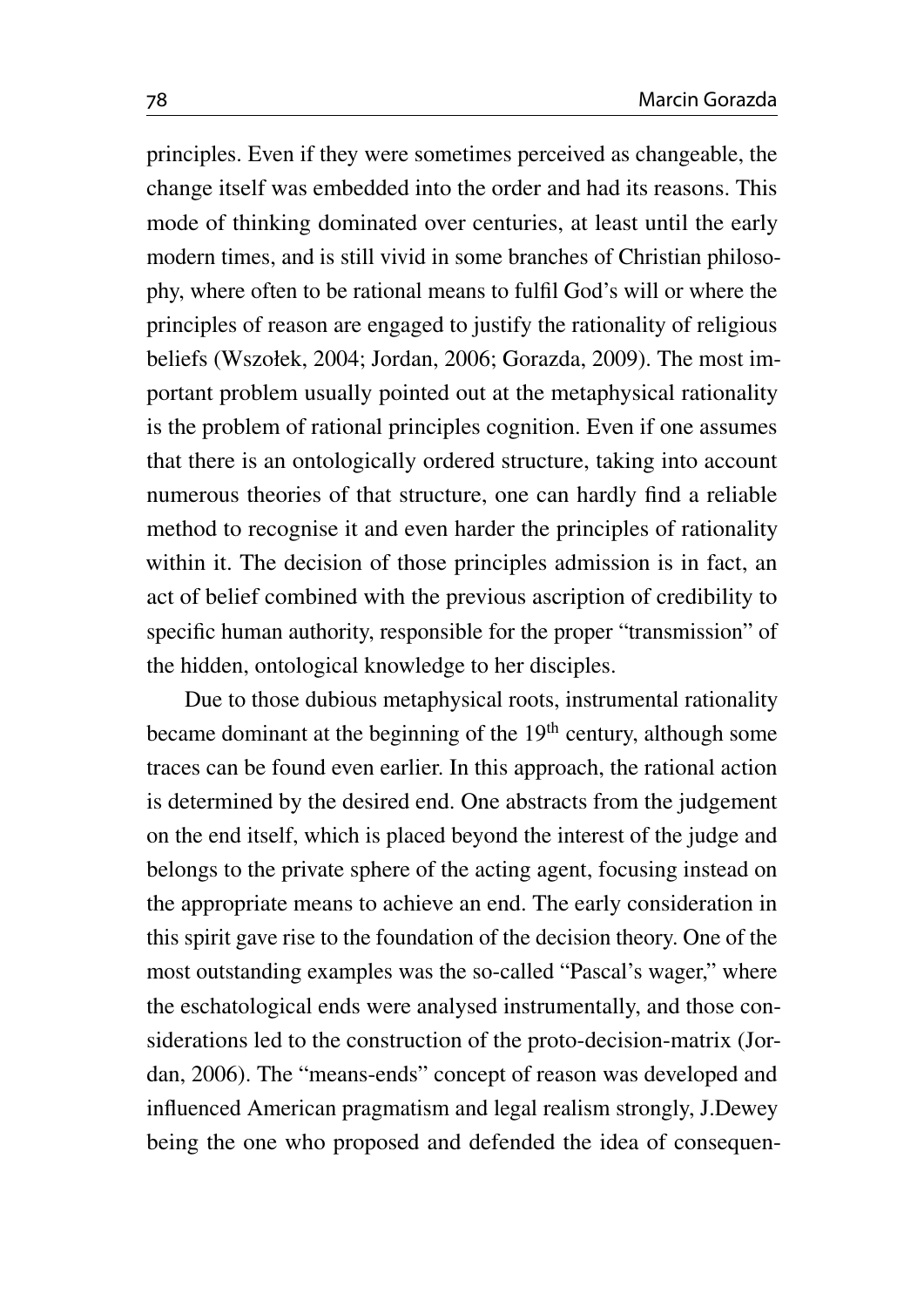tialists logic as a foundation of social action (Dewey, [1924\)](#page-26-1). Legal realists soon discovered the fundamental problem with consequentialists logic in law-making—the problem with ends-defining. Without the reference to any metaphysical ideals (God's law, natural law or any other) or at least to any commonly shared values, we are blundering in the ethical vacuum without good reasons to justify any proposed end to be followed. The ends proposed by the ruling authority usually fulfilled a concept of what is worth pursuing, but not precisely the commonly approved concept (Pound, [2006;](#page-28-0) Gorazda, [2017\)](#page-26-2).

The third concept (or rather a group of various concepts) of rationality is an attempt to face those two problems, namely the problem of metaphysical decidability or "transferability" and the problem of "ideological vacuum." It is discursive or communicational rationality, which emerged in the 20<sup>th</sup> century and can be briefly described as referring to the criteria of rationality acceptable in the idealised discussion. Brożek finds the sources of this rationality in Kant's categorical imperative, although in contemporary philosophy, the better representative is R. Alexy [\(1992\)](#page-25-1). The main feature which distinguishes this concept is the reference to the chosen form of universality. In the case of Kant, these are "principles which can be conceived and willed as universal law" (Brożek, [2007,](#page-25-0) p.170). In the case of Alexy the universality originates from the "conditions of rational, practical argumentation [...], system of rules of discourse." (Alexy, [1992,](#page-25-1) p.235). Alexy is quite specific in formulating those rules and puts among them the principle of truth (compliance with beliefs), three Rationality Rules (common and open access to the discourse, liberty of speech, no coercion), Rules for Allocating the Burden of Proof and Rule of Justification. Whenever the rules are met, the attendees are capable of reaching the universal agreement on the particular norms "when the consequences of generally following that norm for the satisfaction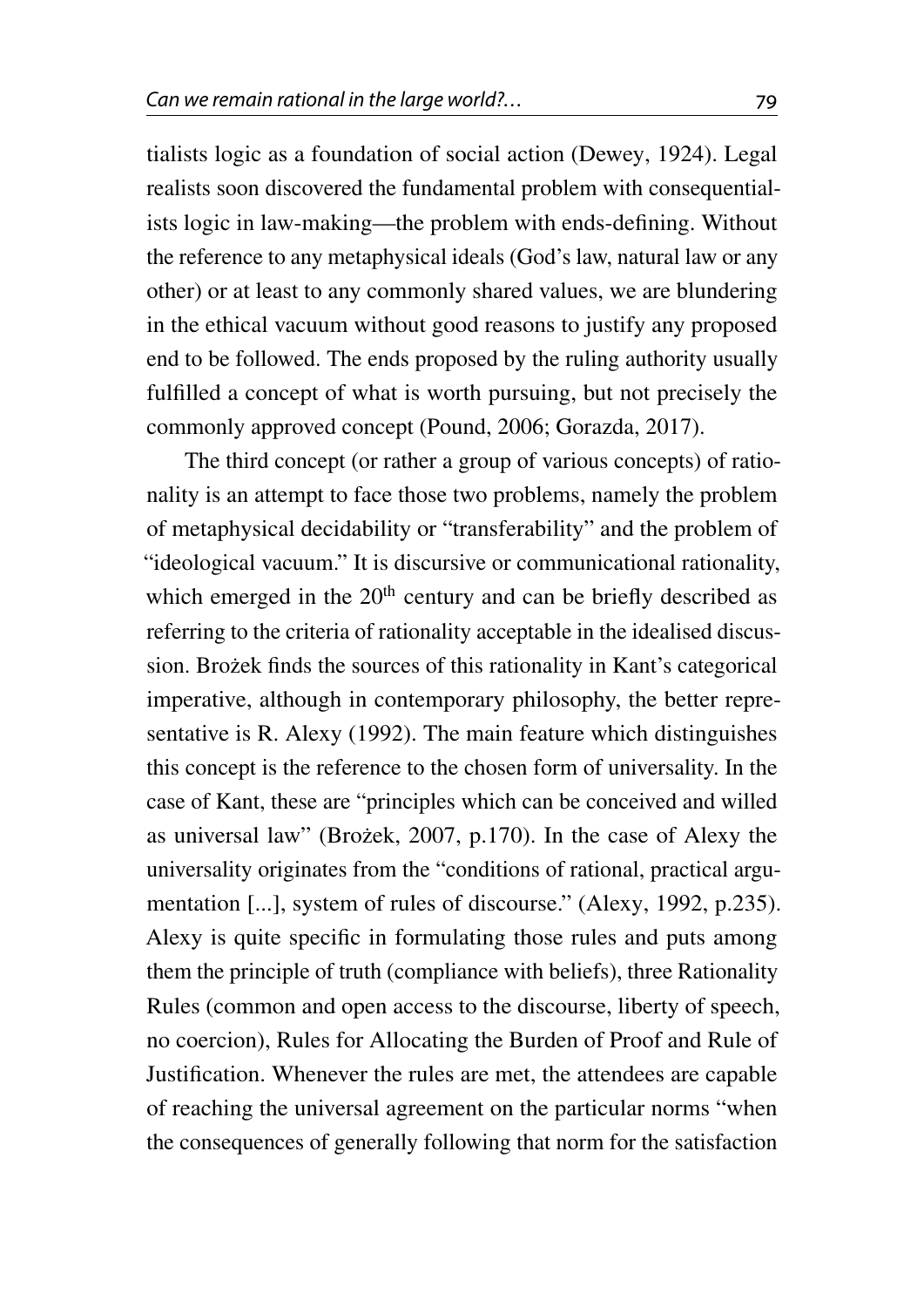of the interests of each and every individual are acceptable to all by reasons of arguments" (Brożek, [2007,](#page-25-0) p.172). Following the detailed reasoning Brożek concludes that "practical discursive rationality is an admissible interpretation of practical rationality as defined by Kant" (Brożek, [2007,](#page-25-0) p.173). Although the reference to some form of universality expressed in the idealised discourse was supposed to solve the "ideological vacuum" of instrumental rationality, it has not done its job entirely. Discursive pragmatical rationality remains vouge and undecidable, at least within a certain scope. Firstly it does not avoid the trap of the vicious circle. We see that to determine if the decision is rational, we need to determine the principles of rational discourse previously, and at least some of them are debatable. Should we really provide open access to the discourse for everybody who wishes? What about the anti-vaccine movement or global warming denialists? Should we introduce as a principle the requirement of a certain level of expert knowledge? Secondly, even the discourse which perfectly fulfils all the principles may lead to various solutions, equally possible and admissible though contradictory. Thus we find ourselves again in the point of departure, which is unresolved undecidability.

# **Rational choice theory**

Having sketched the three different concepts of rationality and pointing out their strong and weak points, let us turn again towards instrumental rationality, which is the base in contemporary mainstream economics. It is almost traditionally approved that the first philosopher who rejected the concept of metaphysical sources of good and evil, and thus the concept of metaphysical rationality was Thomas Hobbes. He reduced human moral actions to fulfilment of an individ-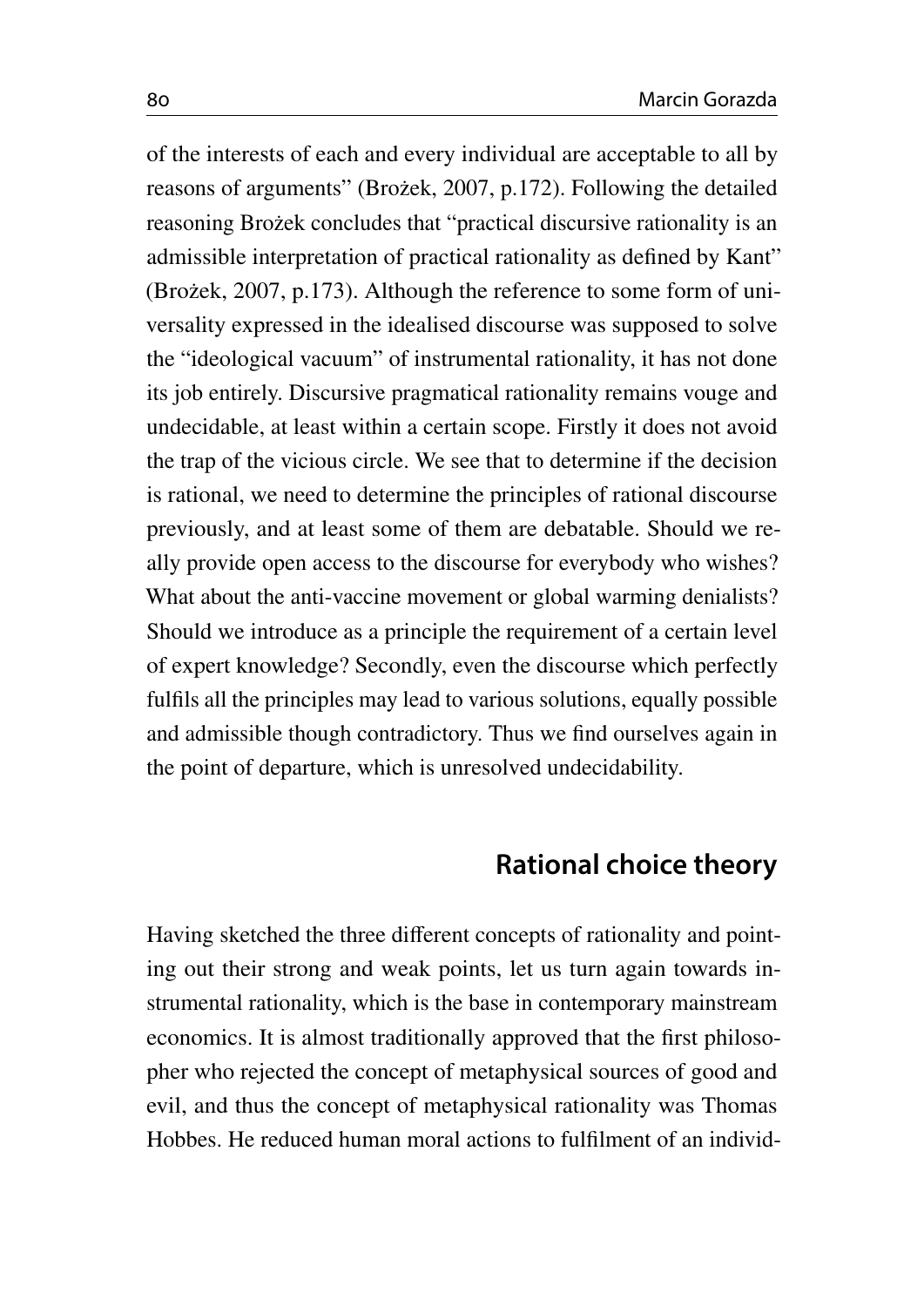ual appetite or desire, and therefore Brożek, instead of writing about instrumental rationality, writes of Hobbesian one. Actions subordinated to an individual desire aim to maximise individual utility, which recalls the utilitarian ethical doctrine and the definition of wealth in economics. Utilitarian ethics, in basic terms, seems primitive. Good is whatever is desired by an agent. But the shift in the mode of thinking was tremendous. Hobbes and their utilitarian disciples asked what an agent desires instead of pursuing her deemed metaphysical sources of good and evil or any universalities. Or, in other words, they watched her preferences revealed by her choices. For the sake of simplification, we will not go deeper into the problem of preferences themselves, i.e. whether they are revealed or hidden and whether they have different levels or not.<sup>[1](#page-6-0)</sup> The most crucial element referred directly to the topic of the paper is that, once we assume that the satisfaction of one's preferences is an end to be reached, and, due to the scarce resources, we cannot satisfy all of the preferences at any given time, we need rules to determine whether an applied order of preference satisfaction is rational or not. Those rules constitute rational choice theory which has three main sub-theories applicable in different circumstances. Those are ordinal utility theory, cardinal utility theory and game theory. All of them are pretty complicated when one goes into detail. Still, it is not the paper's subject to outline those details, but rather to catch the essential features, which would further be used to set them against the "rationality" principles empirically observed as applied by humans,

which significantly decline from the patterns of ration choice theory.<sup>[2](#page-6-1)</sup>

<span id="page-6-0"></span><sup>&</sup>lt;sup>1</sup> The problem of preferences is extensively considered in (Hausman and McPherson, [2006\)](#page-27-1) and in (Kowalski and Kwarciński, [2016\)](#page-28-1).

<span id="page-6-1"></span><sup>&</sup>lt;sup>2</sup> More about rational choice theory can be found in (Hausman and McPherson, [2006;](#page-27-1) Kowalski and Kwarciński, [2016\)](#page-28-1). We wrote about it in (Gorazda and Kwarciński, [2020\)](#page-27-2). Game theory and its axioms are outlined in classical work of J.von Neuman and O. Morgenstern [\(1944\)](#page-29-0).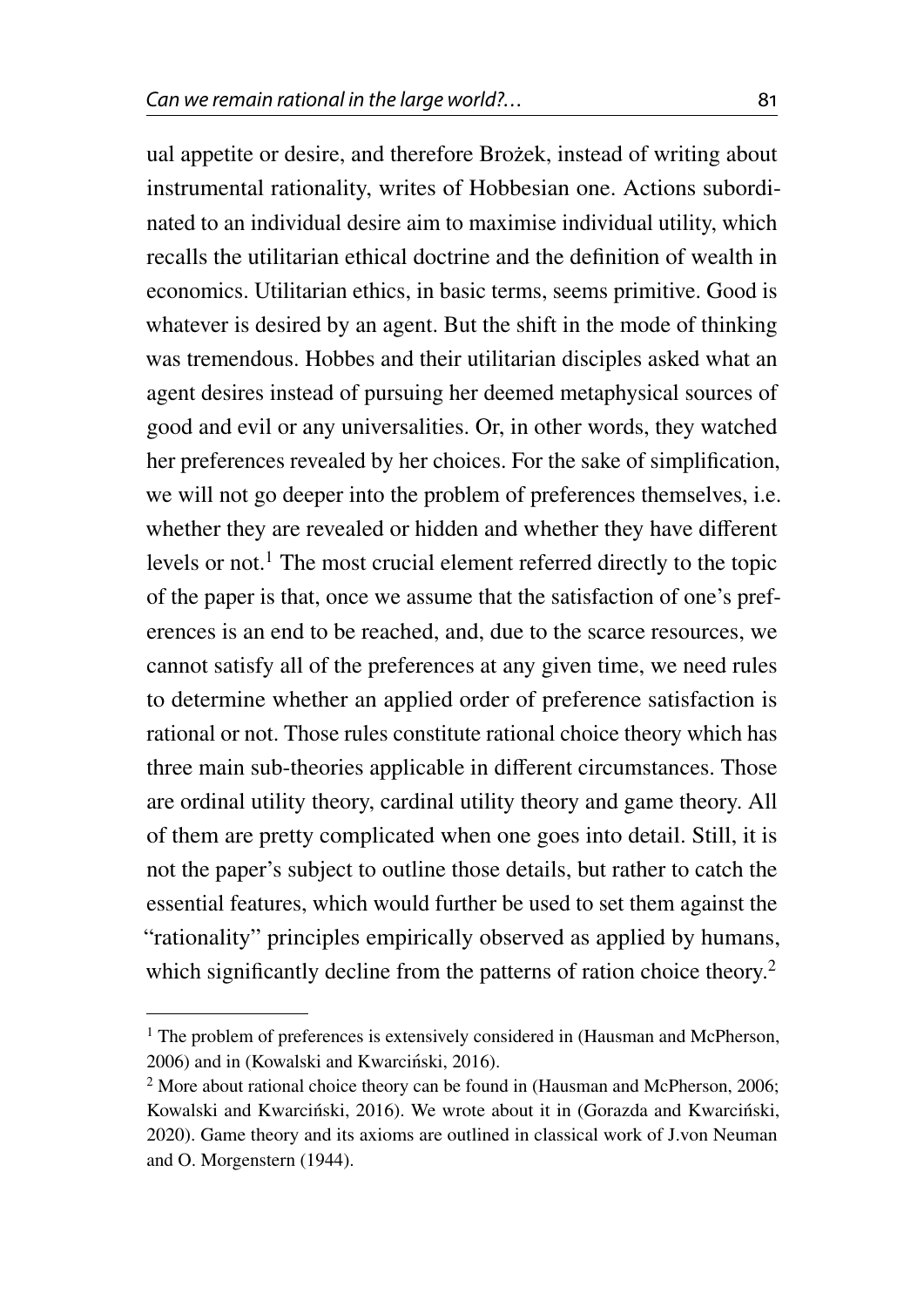The term utility has relatively negative connotations for philosophers and humanists and is usually bound to the monetary dimension. It is justified by the way how economists typically apply the term in their models. It is, however, a simplification. Originally utility is connected with nothing more or less than preference satisfaction, regardless of the nature of preference. If an agent gives up a crowded and noisy party with her friends and chooses the peaceful and silent prayer in the temple instead, it is a sign of particular preference satisfaction, which has nothing in common with monetary values. In circumstances when an agent faces a set of alternative choices, we may say that her revealed choices are rational if they meet two conditions, being axioms of ordinal utility theory, namely completeness and transitivity. The former requires that whenever an agent is set against alternatives to be chosen, she cannot withhold her choice or be irrelevant but should make a decision on her preference, even if she is indifferent to alternatives being set before her. Thus completeness requires at least a weak ordering of one's preferences. The latter axiom says that whenever an agent is faced with three alternatives A, B and C, and she prefers A over B and B over C, he must choose A over C. If our preferences were intransitive, then we would risk being exploited by those with transitive preferences. Hausman and McPherson [\(2006\)](#page-27-1) demonstrate the risk of exploitation by the so-called "money pump argument," where each exchange according to one's preferences is connected to some monetary compensation expressing the difference in their strength. An agent with intransitive preferences, after several exchanges, remains with nothing. The proof is exciting and funny, but we also need to remember that this fundamental theory of rationality requires no valuation of our preferences. Under conditions of certainty, we do not need to determine how much we value particular goods we tend to choose or the exact difference between those we choose and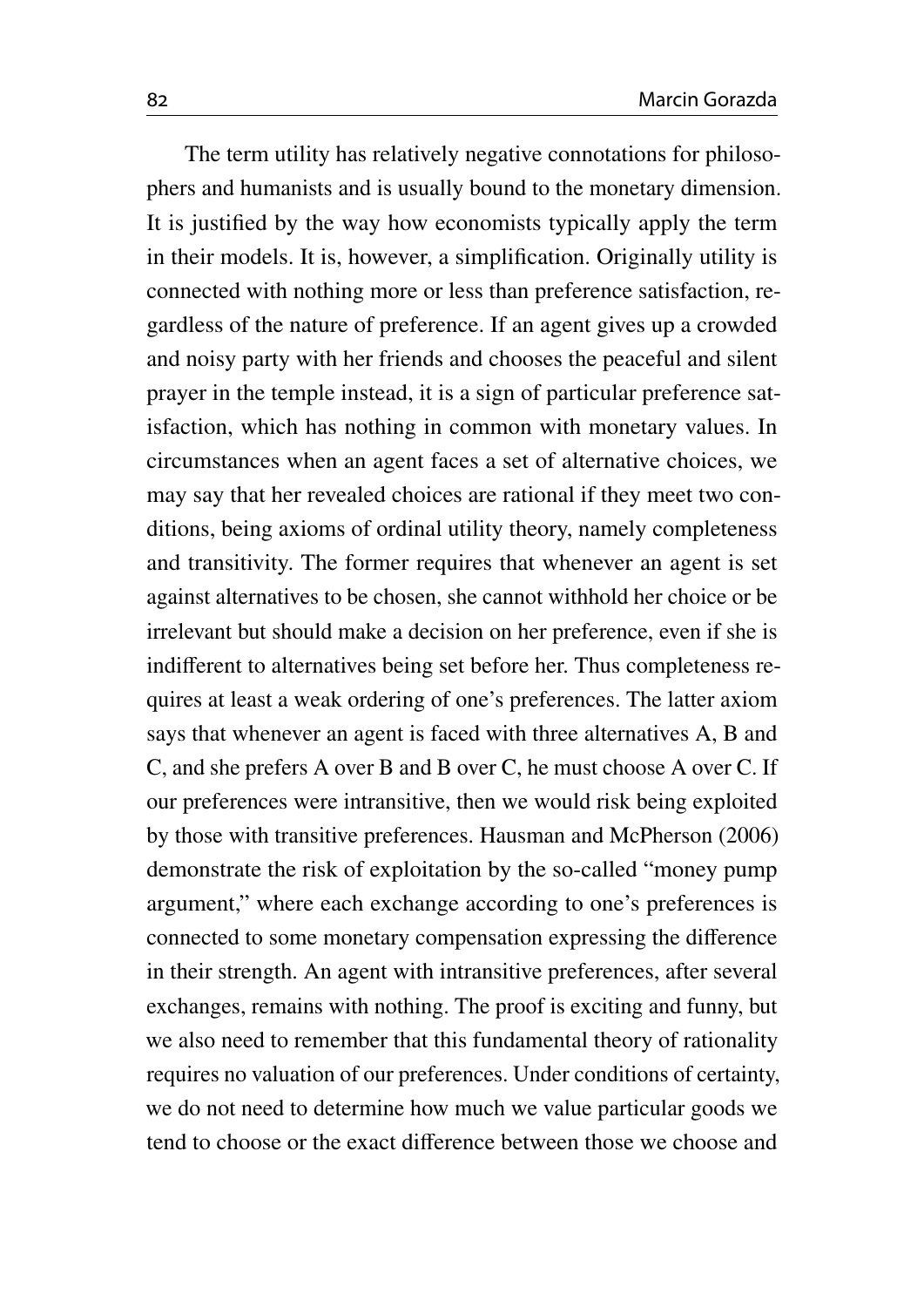those we reject. The case is radically different in a situation of risk or uncertainty. Both are defined by the fact that an agent is incapable of determining precisely if the expected reward occurs after the choice is made. The risk is measurable, while the uncertainty is not. Measuring the risk means to ascribe to the alternative a specific value (likelihood) from within 0 and 1, where 0 means absolute certainty that the expected reward will not occur and 1, the absolute certainty that the reward will occur. Whenever we have to make a rational choice in such circumstances, we need to apply the cardinal utility theory, which means the minimum requirement to determine the measurable difference between alternatives. The difference needs to be measured as otherwise, we would not be able to calculate the "expected value" (or "expected utility") of a chosen alternative. The latter is a result of the multiplication of an estimated likelihood and utility value.<sup>[3](#page-8-0)</sup> Once we do the proper calculations, we can compare the choices taking into account the measurable risk or uncertainty. Although very useful and elegant, the theory is full of paradoxes and traps, which make them in specific circumstances undecidable. Even worse, in daily choices, the people seem not to apply it or not to apply it correctly. The estimation of likelihood is the first barrier hard to overcome. D. Kahneman, the forerunner of research on human irrationality, in his book, *Thinking Fast and Slow* [\(2011\)](#page-27-3) presents an example of such a likelihood miscalculations the so-called "Linda problem," well known also as a conjunction fallacy. The participants of an experiment were supposed to read the basic characteristics of Linda. She, during her studies in philosophy, revealed concern on social justice and discrimination and political engagement in the anti-nuclear movement as well as superior intelligence. After having read the text, they were asked to

<span id="page-8-0"></span><sup>&</sup>lt;sup>3</sup> The axioms of expected utility theory is much more complex then ordinal utility. They were comprehensively formulated in (Von Neumann and Morgenstern, [1944\)](#page-29-0).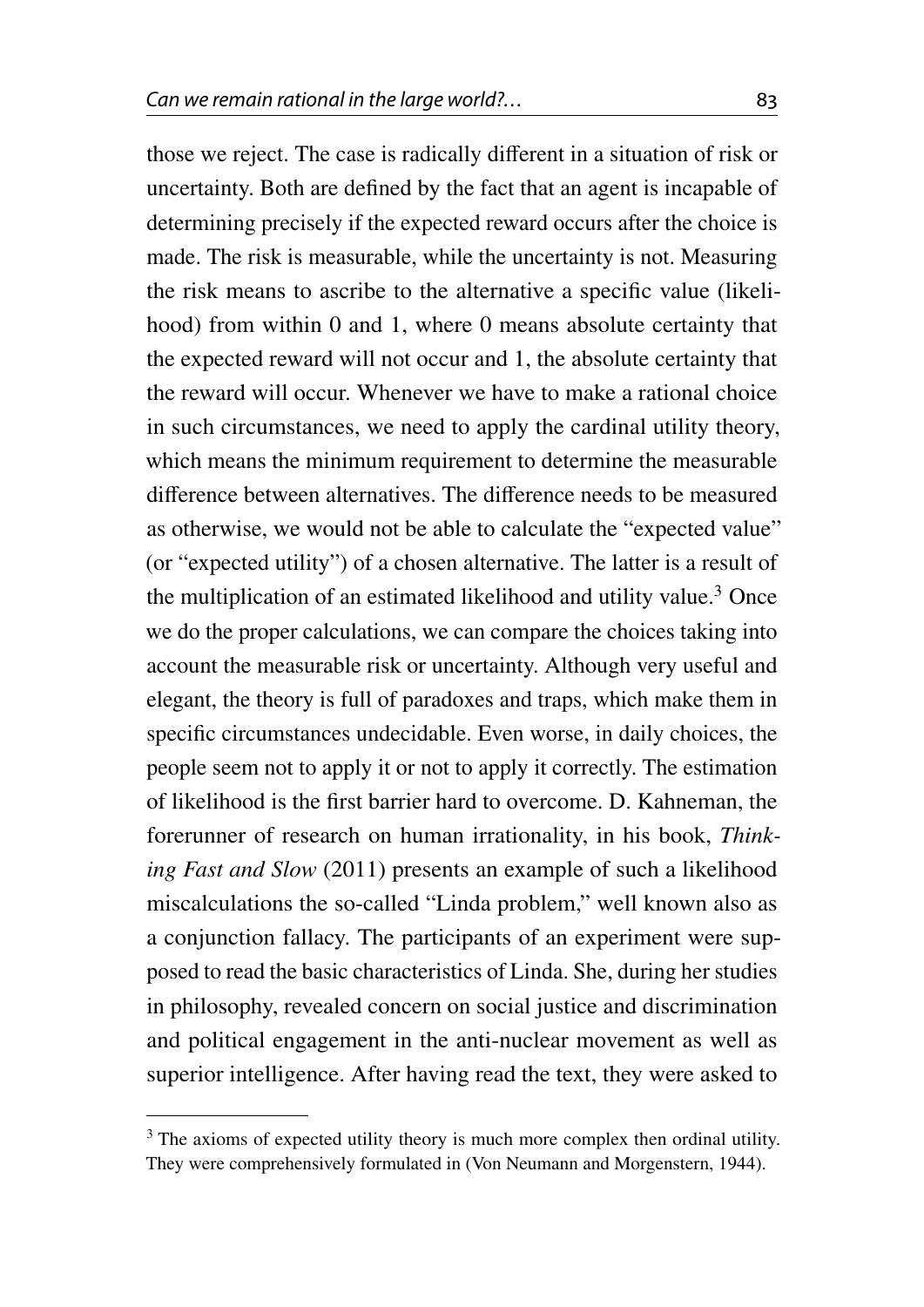guess her present occupation. Among the possible alternatives, there were also the "bank teller" and "feminist bank teller," while most of the participants decided that it is more likely that Linda is a "feminist bank teller" than simply a "bank teller." Such an assessment is in contradiction with the axioms of probability theory. The probability of the conjunction of two alternatives cannot be higher than the probability of each of those alternatives separately. The conjunction fallacy in probability assessment is quite common. There were also many attempts at the explanation why humans make this mistake systematically. One of the hypotheses presented by H. Gintis [\(2012\)](#page-26-3) draws our attention to the applied narratives to which we are very sensitive. Once the information is included in the task description, we are strongly inclined to assume that the information is relevant to the solution. If Linda is presented as a progressive activist, we automatically take that this feature will have a strong impact on the deemed solution of the problem. Another good example of our inability to properly apply the expected utility theory is the famous Pascal wager. Blaise Pascal used the elements of decision theory for quasi-theological reasoning on the rationality of the religious stance. In his famous *Pensées* (Pascal, [2003\)](#page-28-2), he presented a hypothetical wager, which can be formulated as a decision matrix. One of the alternatives offers a religious stance and a chance for eternal life, while the other, a godless life and the risk of eternal condemnation. In the matrix, the existence of God is a determinant of a possible redemption or condemnation and an uncertain event. Setting against the chance for infinite reward, even the tiny likelihood of God's existence makes the religious life a better bet in the wager. While the reasoning presented by Pascal looks smart and flawless, in fact, it violates one of the axioms of the expected utility theory, the socalled monotonicity (Jordan, [2006;](#page-27-0) Gorazda, [2009\)](#page-26-0). The application of the infinite values in the decision matrix is not admissible because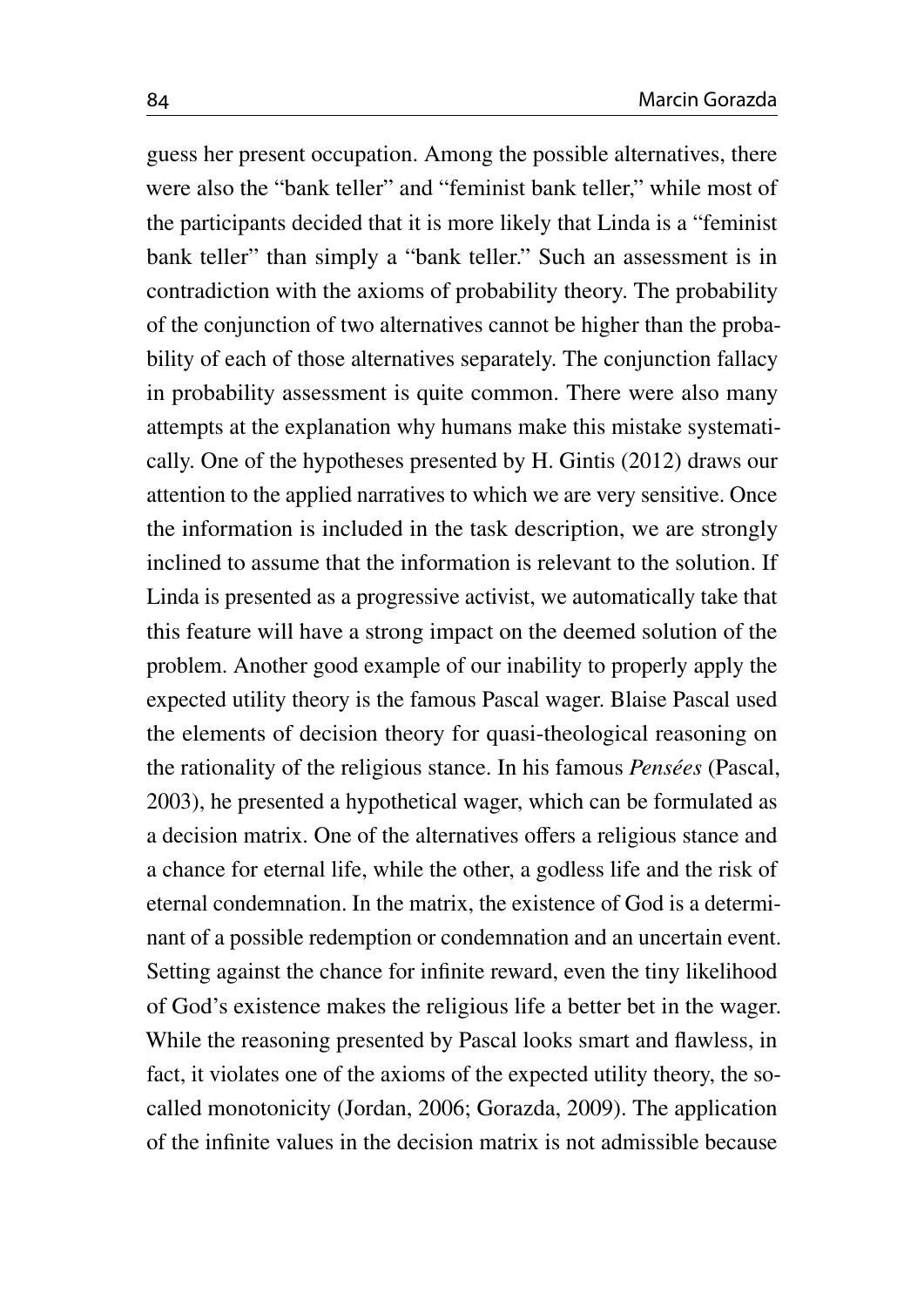it makes the lotteries (alternatives) non-comparable. In two lotteries where the reward is of infinite value, it would not make a difference in expected utility value regardless of whether the probability of winning is 1% or 99%. In both cases, the expected utility would be equal and infinite, too, while any rational player would doubtless choose the one with a 99% probability of winning.

Pascal wager is also an example of the game theory, one of the most complex patterns of rationality. The game theory will have to be applied in the circumstances when in our expected utility calculation, we have to take into account another player or players and their respective choices. In the case of Pascal wager, the adversary player is nature itself, and the "choice" means the variable with two values—existence or non-existence of God. Those are typically other agents with their strategies in social relations, which must be considered before our decision is made. The complexity of game theory leads to paradoxes and mathematically proved multi-solutions or the undecidability of specific games. Moreover, in many experiments, it has been demonstrated that, even in simulations of games, which have undisputable solutions, men do not behave "rationally." Two examples should be evoked; The so-called "Prisoner's dilemma" and "Ultimatum game." The details of those games and experiments are widely described elsewhere.<sup>[4](#page-10-0)</sup> Needless to say, that in both examples, the players, participants in experiments, systematically choose the collaboration (in case of "Prisoner's dilemma") or costly punishment (in case of 'Ultimatum game") against the obvious, game-theoretical solutions; thus, they act irrationally according to this standard.

In respect to the primary subject matter of the paper, after the brief outline of the rational choice theory, two questions should be

<span id="page-10-0"></span><sup>4</sup> Both games are comprehensively described in most of the handbooks for game theory e.g. (Straffin, [2002;](#page-29-1) [2004\)](#page-29-2). They are also outlined in (Hausman and McPherson, [2006\)](#page-27-1).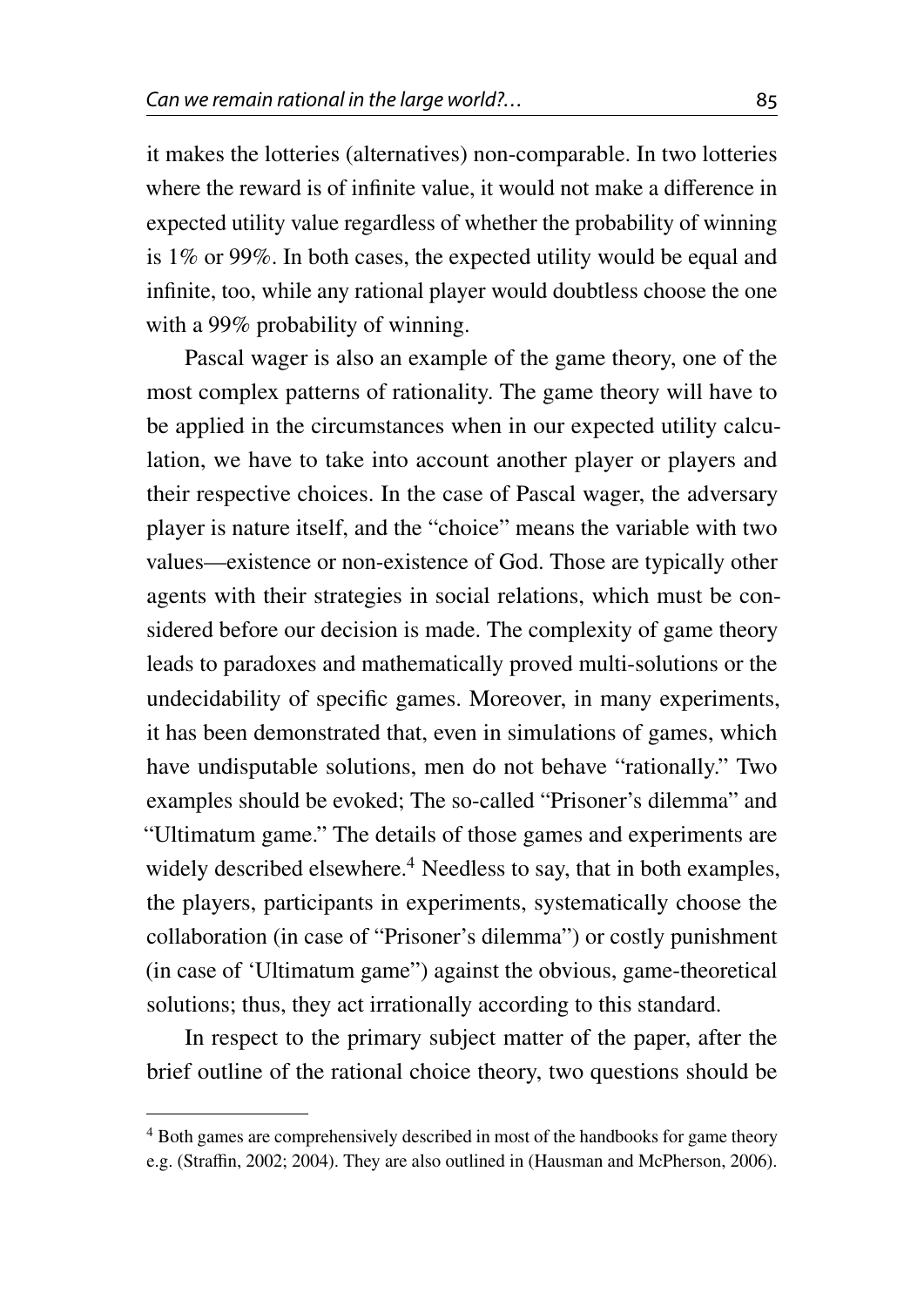coped with. Firstly, the theory, which represents practical rationality (referred to the decision making), was constructed initially to be applied in the economic models. It represents economic rationality with its central assumption that rational decision is aimed at utility function maximisation. Can we use it in other than market areas of human life, where the decision are taken too? In other words, how much the theory can be considered universal. The positive answer is a foundation of the so-called economic imperialism, i.e. the massive application of the economic assumptions and methods to beyond-themarket analysis. They were used among others in reference to law (Stelmach, Brożek and Załuski, [2007;](#page-29-3) Posner, [1972\)](#page-28-3); family affairs (Becker, [1981\)](#page-25-2) and politics (Tullock and Buchanan, [1998\)](#page-29-4). Whether those analyses were accurate, adequate and useful is another story that touches the problem of rational choice theory range of application which will be discussed in the second part of the paper. Secondly, there is a problem of whether the theory is purely normative or positive. Does it exclusively represent the rules or instructions for rational decision-making, or does it also represents the actual behaviours of agents? The problem was posited by A. Sen, who rightly noticed that "The first and the most important use of rationality [...] must be normative: we want to think and act wisely and judiciously, rather than stupidly or impulsively. [...] Second, the use of 'rational choice' in economics and related disciplines is very often indirect, particular as predicting device for actual behavior, and this can often overshadow the direct use of rationality. That indirect program is geared to the prognostication of actual behavior by first characterising rational behavior, and then assuming that actual behavior will coincide with rational behavior, or at least approximate it" (Sen, [2003,](#page-29-5) p.42). So, he ascribed to the rational choice theory two functions, normative and descriptive, giving precedence to the first and conditioned the second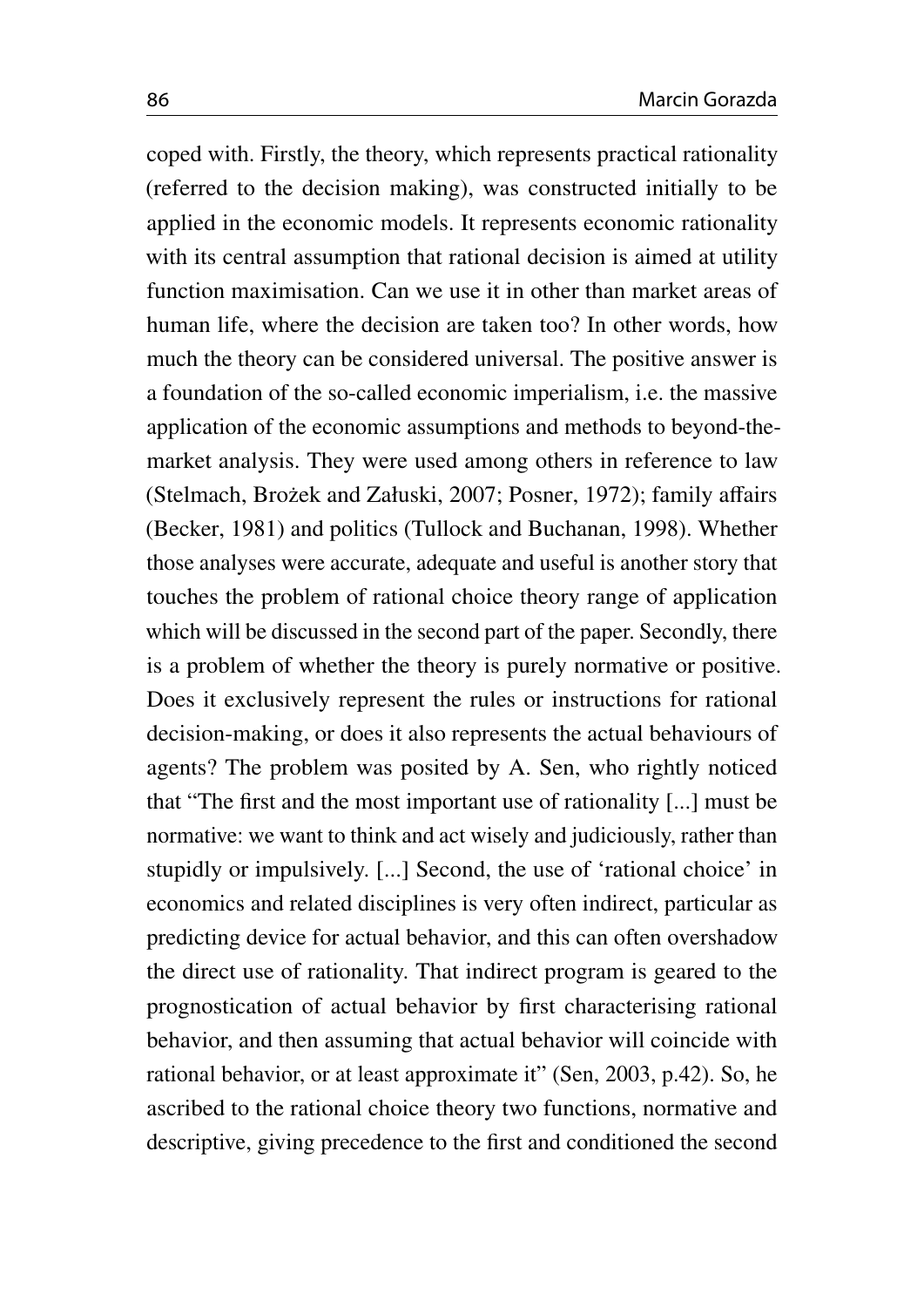with the strong assumption of coinciding the actual behaviour with model rationality. The accuracy of this assumption is at least dubious and will be the subject of the next section.

Summing it up, however, we may say that the rational choice theory, with all its problems, paradoxes, multi-solutions or partial undecidability, is probably the most mathematically elegant and mostly decidable and helpful in the decision-making process. Giving primacy to individual preferences and withholding the judgment on their "objective" value is also devoid of double standards.

### **Ecological rationality, or what do people maximise**

The above-described concepts of rationality constitute the foundation of contemporary microeconomics and are components of the so-called *Homo oeconomicus*. Economic man, which is supposed to maximise his utility function, is by default rational in terms of one of those theories, depending on the environmental circumstances. The problem with these foundational assumptions is that real men are not rational, either because many other variables determine their behaviour beyond the utility function or because man systematically violates the assumptions of rationality. Economists widely recognised the former problem from the very beginning (Mill, [2007\)](#page-28-4). They acknowledged that man was emotional, volatile in his preferences, irregular in his behaviour, and responsive to the particular social environment constituting the normative system. But, they also claimed that it should not change the condition rightly identified by Sen about the coinciding of the observed behaviour with the modelled rationality. Even if the patterns are not always followed, they are a sufficiently good approximation of the actual aggregated behaviour of agents on the market and can be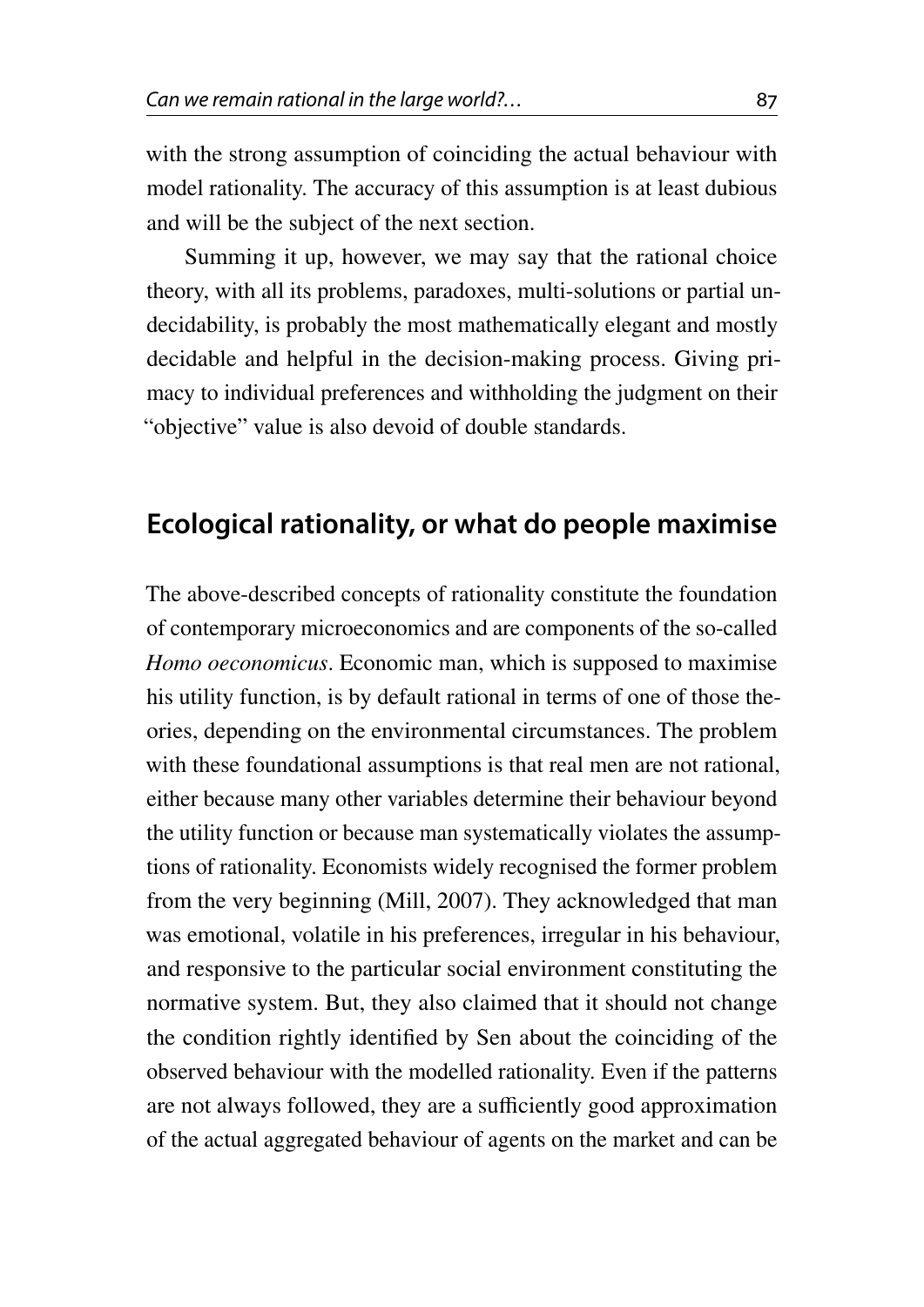successfully used in economic models. First assaults against this mode of thinking came from two directions: From institutional economists, who rightly noticed the strong impact of socially constructed institutions on agents way of action (Veblen, [1898\)](#page-29-6), and from the father of contemporary macroeconomics, J.M. Keynes. The latter claimed that market instabilities were often caused by a specific feature of human nature, making us base our decisions on spontaneous optimism rather than mathematical calculations. The engine for our actions is our "animal spirit" (Keynes, [2009\)](#page-27-4). They were psychologists who drove the final nail to the coffin of economic man. Groundbreaking research was undergone and published by A. Tversky and D. Kahneman in [\(1979\)](#page-27-5). After several experiments, they revealed a set of agents' systematic declination from the rationality principles and the first significant cognitive biases:

- 1. Certainty effect, according to which agents overestimate results which are certain over those which are only likely;
- 2. Reflection effect, according to which agents are risk-averse if the risk is combined with the potential gain and risk-seeking if it is followed by potential loss.
- 3. Isolation effect, according to which agents overestimate the significance of the distinguishable elements of the alternatives and underestimate the elements which are common for them.

This research was the beginning of numerous further experiments revealing subsequent cognitive biases. Apart from the above, they include ambiguity aversion, risk aversion, status quo tendency, framing effect, anchoring effect, mental accounting, endowment effect, sunk costs effect, hyperbolic discounting, probability matching and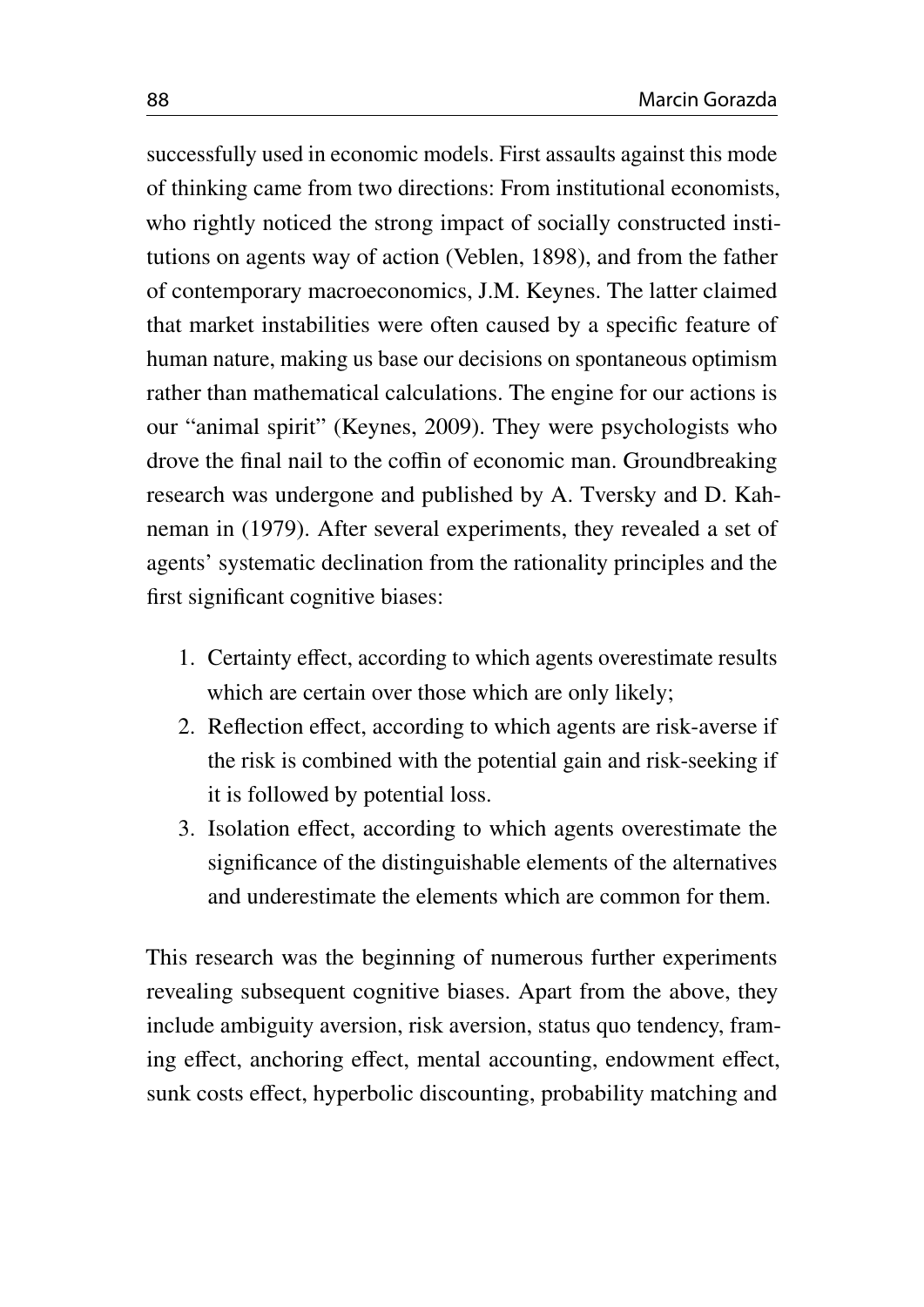many others.<sup>[5](#page-14-0)</sup> Once those effects were discovered, an obvious question emerged: Are we chaotic in our choices, or is there another theory of decision that can be formulated consistently with the experimental findings? The early prospect theory and much later theory of two systems were attempts at such a unification. However, the most promising area of research was evolution; as paraphrasing the famous evolutionary biologist, Theodosius Dobzhansky we may say that in social sciences (economics including) "nothing makes sense except in the light of evolution" (Dobzhansky, [1973\)](#page-26-4).

An evolution may give us a clue to understanding the problem of rationality from a different perspective. All of those normative theories of rationality and those which may be derived from prospect theory or two systems' theory are focused on individual utility. On the other hand, we know that agents are surprisingly often altruistic in their decisions, i.e. they seem to care more about the positive and negative utility of others than their own. They care about positive utility when they mean to increase the utility of some members of their reference group. They care about negative utility when they are eager to punish those delinquent or non-collaborative at their own expense. The above-quoted games like prisoners dilemma and ultimatum game are good examples. In experiments, subjects "irrationally" choose risky collaboration and costly punishment over the "rational" reward.[6](#page-14-1) There were many attempts at explaining humans' cooperation or altru-

<span id="page-14-1"></span><span id="page-14-0"></span><sup>5</sup> There are numerous papers and books where all those effects and experimental findings are widely described. Among others the recent book of D. Kahneman is worth mentioning [\(2011\)](#page-27-3), as well as handbook on experimental law and economics (Arlen and Talley, [2008\)](#page-25-3) and more popular (Petersdorff and Bernau, [2013;](#page-28-5) Shermer, [2008\)](#page-29-7). <sup>6</sup> Those experiments and game matrixes in the background are explained in many handbooks for the game theory e.g. (Straffin, [2002\)](#page-29-1). Cultural differences in results are widely discussed in (Henrich et al., [2001;](#page-27-6) Henrich, [2020\)](#page-27-7). We write about them also in (Gorazda and Kwarciński, [2020\)](#page-27-2).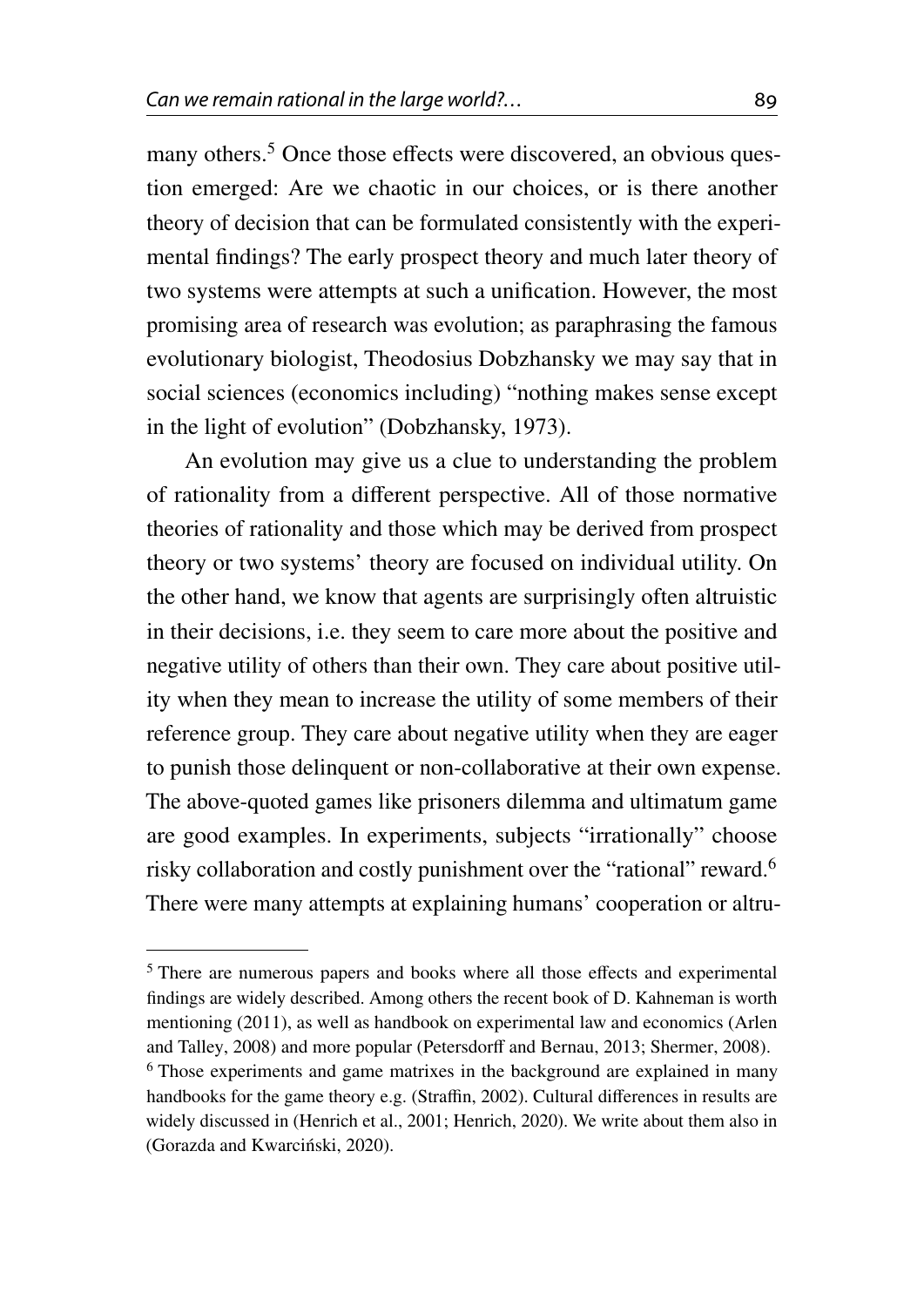istic behaviour, including those which tried to save the utility function and instrumental rationality by including into the agent's preference set those altruistic ones (Becker, [1981\)](#page-25-2). Although compliant with the concept of revealed preferences, this trick does not answer the question of why we choose to prefer someone's good over our own. From the evolutionary perspective, whenever we observe the repeatable and relatively stable pattern of behaviour in the population, we may assume that it is or used to be adaptive for specific reasons. The assumption is corroborated by the fact that cooperative behaviours of agents put them at risk of being exploited by free-riders, other agents who do not intend to subordinate themselves to the collaborative order and pursuing their own interests, apply the instrumental rationality instead. If such a risky behaviour evolved against all odds, it must have been adaptive even more. The most popular theories on the evolution of altruism include reciprocal altruism, kin altruism and group selection. The first one can still be considered within the individual utility paradigm according to the rule *you scratch my back, I scratch yours*. In other words, an agent acts altruistically because she counts on future reciprocity when she could benefit out of others' altruistic behaviour. It can work, but it does not explain all the actions in question. It has been proved through experiments that agents choose cooperative actions, even towards anonymous strangers, whom they have small chances to meet again. Kin altruism seems to be a more comprehensive theory that found its mathematical representation in Hamilton's equation. The model assumes that our propensity towards altruism is a function of genetic distance to the possible beneficiary of our actions; Closer relatives will be more likely to benefit than farther ones (Hamilton, [1964\)](#page-27-8). Hamilton's proposal bases on the concept of a "selfish gene," i.e. that in the biological evolution, those are genes and their proliferation which determines the value of fitness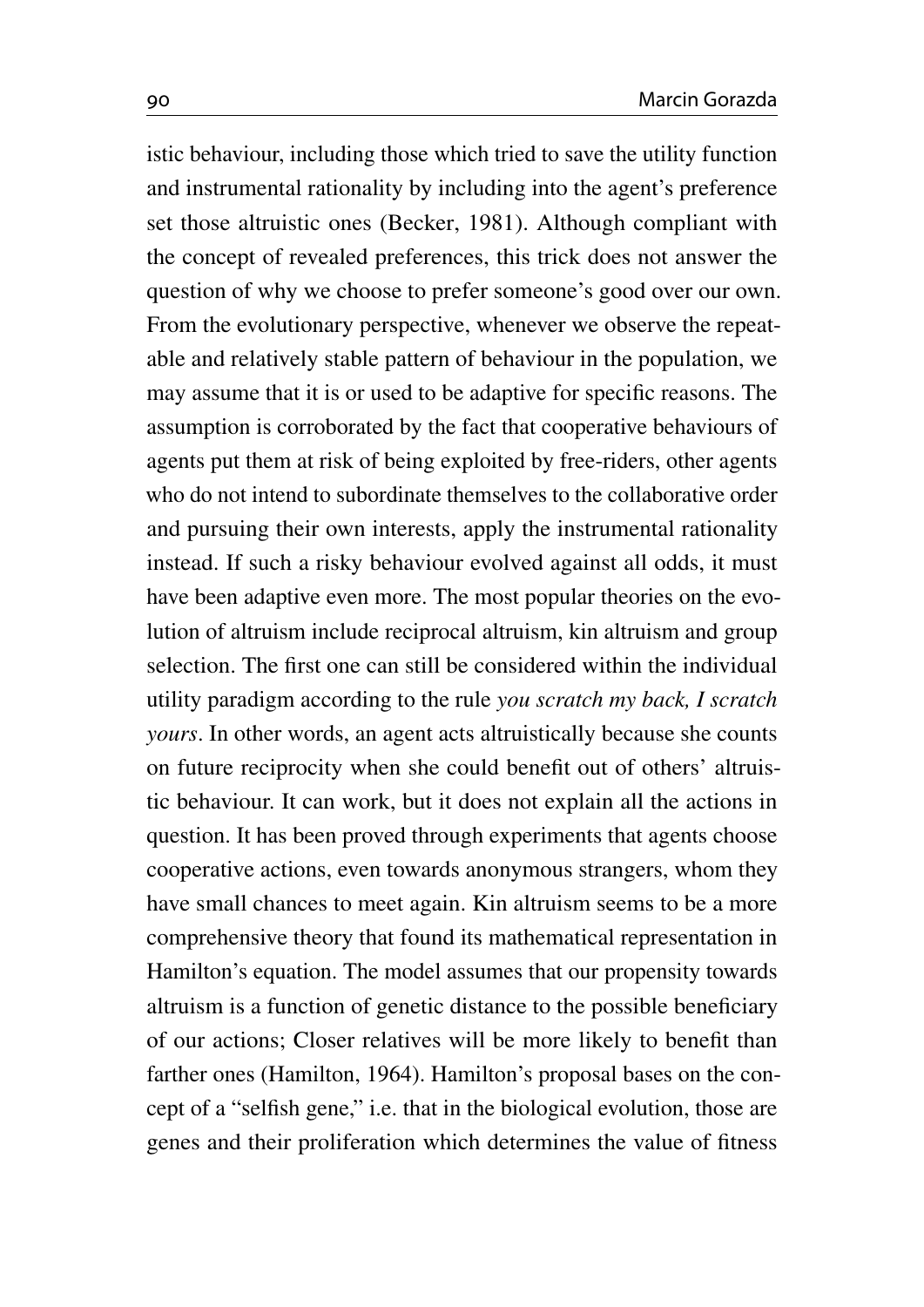function and not the individual utility (Dawkins, [1976\)](#page-25-4). The shift in what is maximised here is remarkable, and it will be developed later. Group or multilevel selection is the most complex idea, which was firstly suggested by Ch. Darwin as a purely theoretical possibility and further developed mathematically by G. Price.<sup>[7](#page-16-0)</sup> Group selection assumes that in a specific environment, an agent may bear the costs of her seemingly irrational behaviour, which at the same time benefit the whole group and brings about its sustainability. However, without those costly and unreasonable contributions, the group would not persist and, beyond the group, an agent's chances for survival and successful mating diminish. All of those theories lead to the more comprehensive theory of inclusive fitness, which encompasses the direct fitness (measured by a proliferation of agent's genes) and indirect fitness (measured by a proliferation of other's genes, while the kinship distance to those genes matters) (Mouden et al., [2012\)](#page-28-6). It is worth noting that, as soon as we put inclusive fitness in the first place, as the main subject of agent's maximisation, the individual utility usually composed of our preferences to pursue successful, convenient and happy life loses its primacy and appears to be a useful social construct to manipulate our behaviour towards inclusive fitness. The evolutionary approach also solves the problem of hidden and revealed preferences partially. Although we may, to a certain extent, decide according to our desires, we cannot freely choose what we desire.

If inclusive fitness is the leading determinant of our decisions and behaviour, the concept of practical, instrumental rationality as presumably "coinciding with actual behaviour" needs to be fundamentally reconstructed towards ecological rationality. There are at least a couple of approaches to this rationality. Most of them emphasise

<span id="page-16-0"></span> $<sup>7</sup>$  All those concepts of altruism are well outlined in the scientific biography of George</sup> Price (Harman, [2010\)](#page-27-9).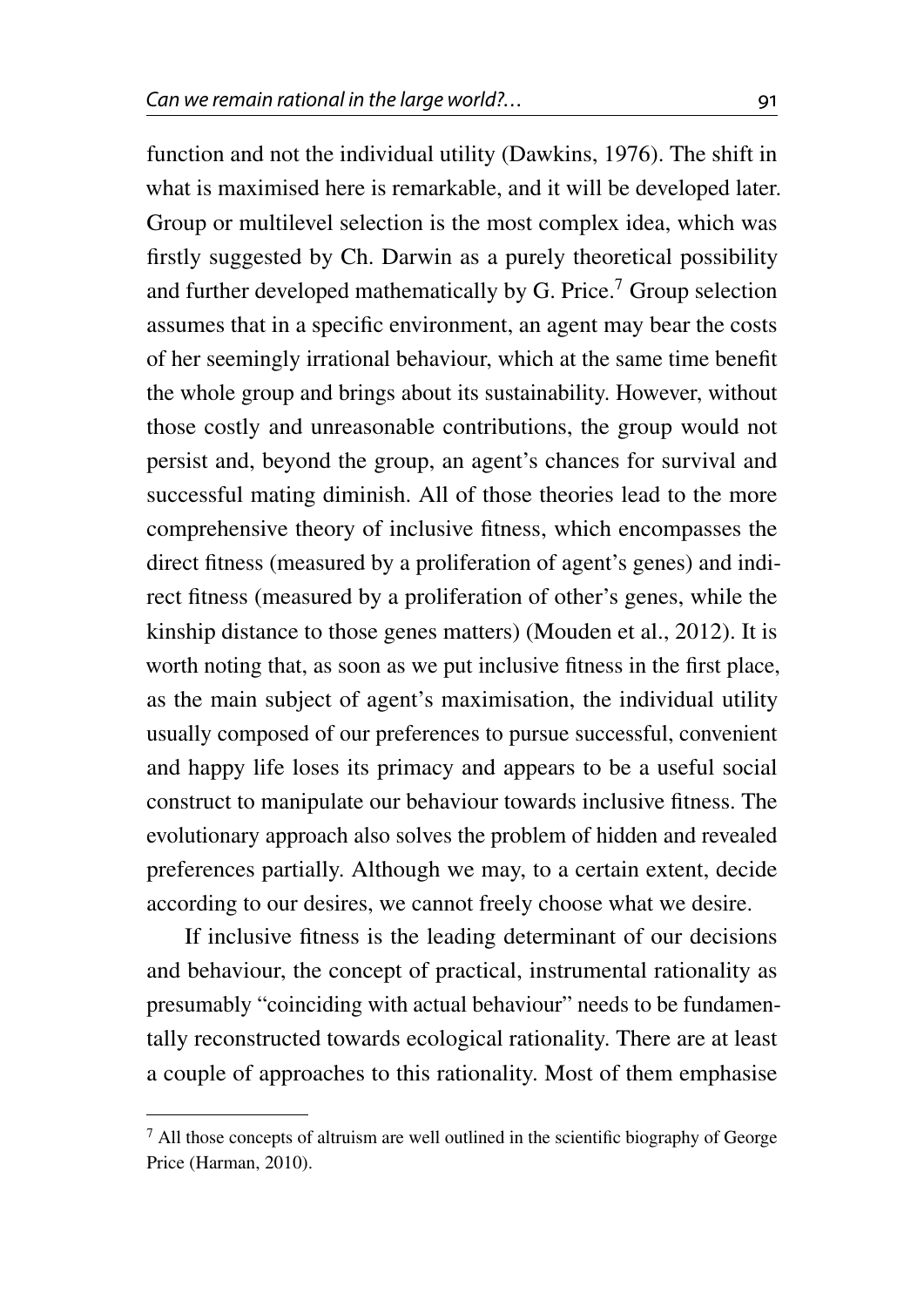the fitness to the given environment as a significant driver of our behavioural patterns. To make the idea more familiar, we would focus on its forerunner and its well-known contemporary proponent. H. Simon [\(1955\)](#page-29-8) first noticed that our actual decisions surprisingly often do not coincide with model rationality. However, it does not mean that an agent is irrational or chaotic, but rather that she makes a decision taking into account all the restraints in the access to the required information and analytical capacity to process them. Those are environmental restraints (information accessibility and complexity) and individual (available time and cognitive ability). Considering those "transactional costs," the choices do not need to be optimal but only satisficing, and the rationality produced in such a complex environment with restricted time and cognitive ability is bounded. The bounded rationality reveals itself in applying several identifiable heuristics, i.e. systematic modes of decision making, which are not compliant with the model rationality but allow users to reach satisficing results at minimum accessible information and cognitive engagement. Due to their simplicity, they occur to be especially useful in a complex environment or situation when there is no time for deeper analysis. The theory was developed further by G. Gigerenzer, who proposed the definition of ecological rationality. It has been defined as "the study of how cognitive strategies exploit the representation and structure of information in the environment to make reasonable judgments and decisions" (Gigerenzer, [2000\)](#page-26-5). Consequently, the decision (or rather heuristic) is conceived as ecologically rational "to the degree that is adapted to the structure of the environment" (Gigerenzer and Todd, [2012\)](#page-26-6). What counts here is not an ideal model of rationality but a degree of adaptation measured by the inclusive fitness maximisation. The picture is much more nuanced. Firstly, ecological rationality is gradable, while classical rationality is, in principle, bivalent. A deci-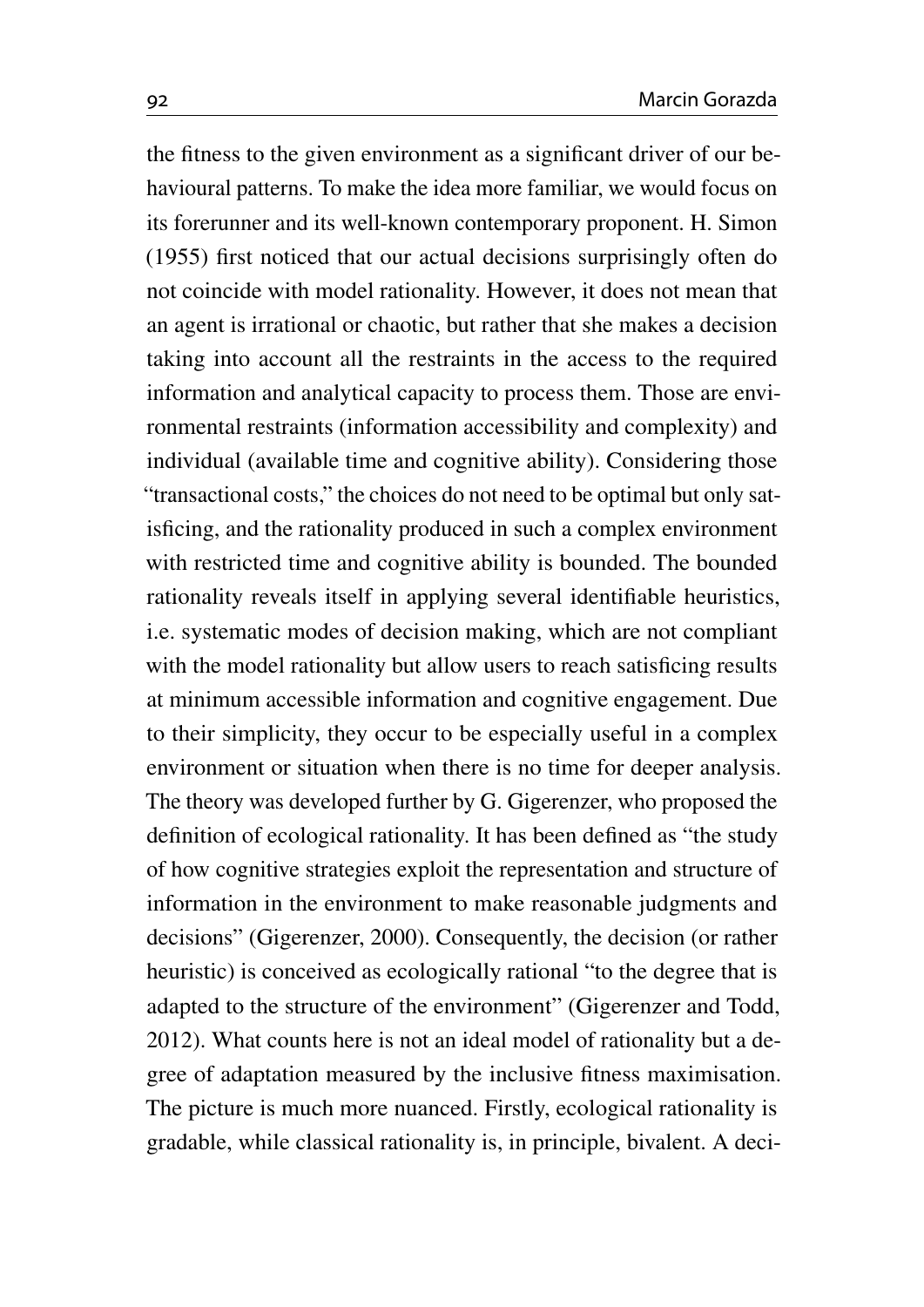sion is either rational or irrational, while it is more or less adaptive in the ecological approach. Secondly, ecological rationality loses its normative dimension. It is foremost descriptive. It studies agent's cognitive strategies and can merely be supplementarily applied to work out a better (more adaptive) strategies for future problems. We can retrospectively assess the particular strategy as more or less adaptive or even maladaptive. Still, the assessment is valid exclusively in the given complex environment, which, even with hindsight, cannot be completely recognised.

Let us illustrate the differences between classical and ecological rationality using the allegory of an urn and coloured balls, which represents the worlds with different levels of uncertainty, decisions patterns, and consequences. In the first example, we draw white and black balls from the urn, having previous knowledge about the content of the urn. There are 100 balls, 25 black and 75 white. We do not need to be a mathematician to bet on the white ball. In this world, anyone betting on a black ball is clearly irrational. In the second world, we also have an urn with black and white balls, but we do not know how many of them are in the urn. We may watch the results of consecutive draws instead, and we know that after 40 draws, there were 10 black and 30 white balls selected. We apply the same calculus of expected utility, assessing the likelihood based on hitherto results. This "inductive method" is fallible, but the accessible alternative assumes pure uncertainty and indifference in betting on white and black balls. We should rather bet on the white ball based on our hitherto experience and strong assumption of world rationality.<sup>[8](#page-18-0)</sup> In the third world, the rules change. We still draw the balls for the urn and still watch the 25/75 distribution between black and white balls. However, we are now the

<span id="page-18-0"></span><sup>&</sup>lt;sup>8</sup> The assumption of world rationality or unity of nature according to D. Hume is a crucial element of justification of inductive method (Hume, [2000\)](#page-27-10).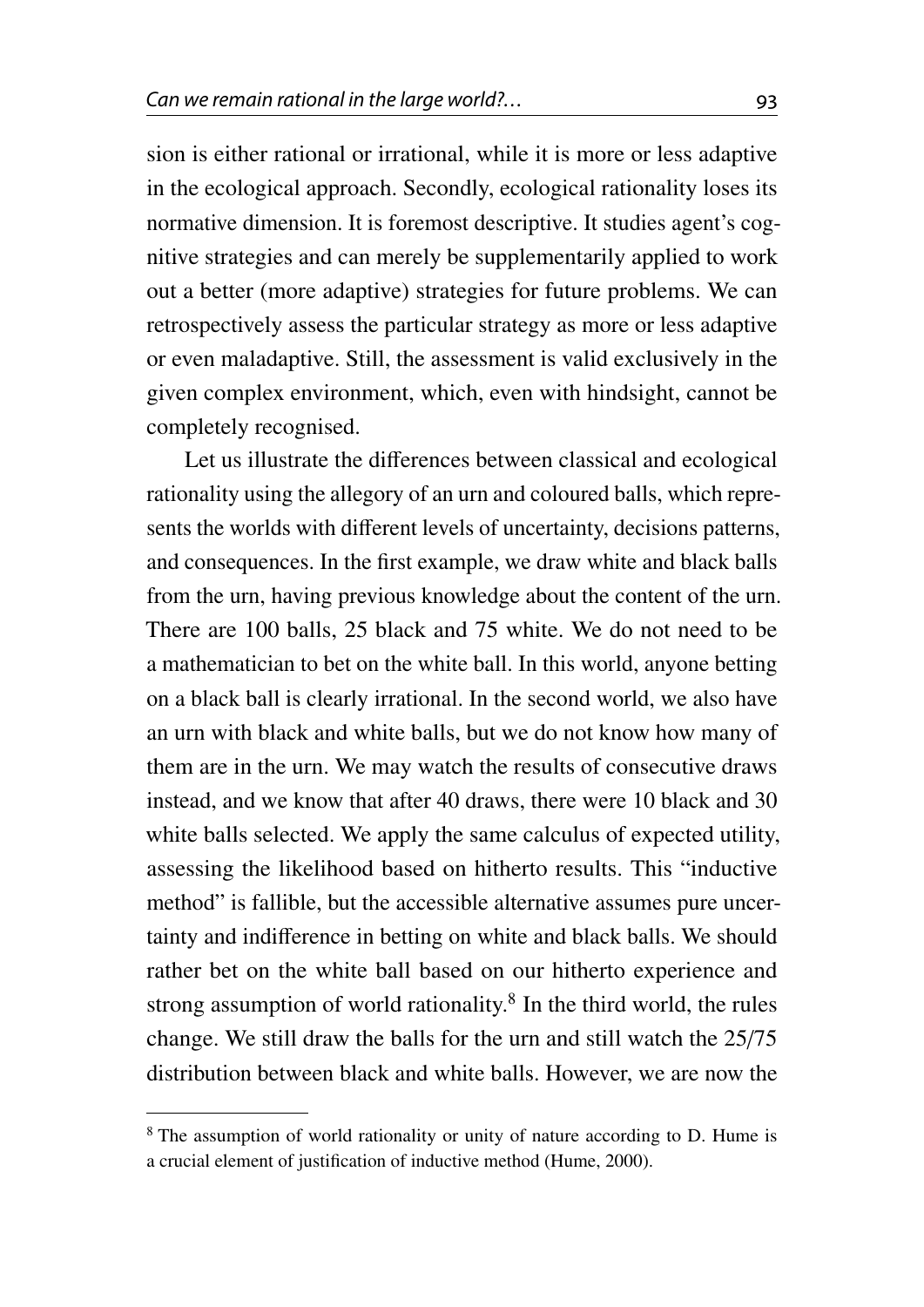member of the playing team. If any team member draws a black ball, the rewards won by any other team members for white balls bet are forfeited. Respectively the rewards for an accurate bet on the black balls are forfeited if anyone draws a white ball. The team which goes bankrupt (loses all wins after a subsequent draw) cannot continue the game. My individual strategy should not change. The probability of drawing the white ball is still the highest, so I should consequently bet on it. Even if I lose my wins after someone has drawn a black ball, I will regain my rewards in the next lotteries, ... unless my team goes bankrupt. If all the members will act instrumentally rationally, bankruptcy is inevitable. It can be mathematically proved that the optimal strategy requires 25% "irrational" bets on the black ball.<sup>[9](#page-19-0)</sup> It is an example of ecological rationality. Suppose we replace the rewards with the number of offspring in this particular environment. In that case, the population playing exclusively instrumentally rationally will soon become extinct, leaving the ecological niche for the apparently irrational players.

## **Rationality in small and large worlds**

The fact that in a given example, there is a decidable and calculable optimal strategy seems to pour some optimism into pursuing the general theory of rationality, which could be normative and at least partially descriptive in Sen's terms. Knowing that some previously revealed irrationalities in human behaviour are in fact the expression of a much wider concept of ecological rationality may indicate the possibility

<span id="page-19-0"></span> $9$  The example is a mathematical equivalent of a story told by A.W. Lo [\(2017\)](#page-28-7) about Tribbles and their hypothetical settling strategy. He outlines mathematical proof of optimal strategy.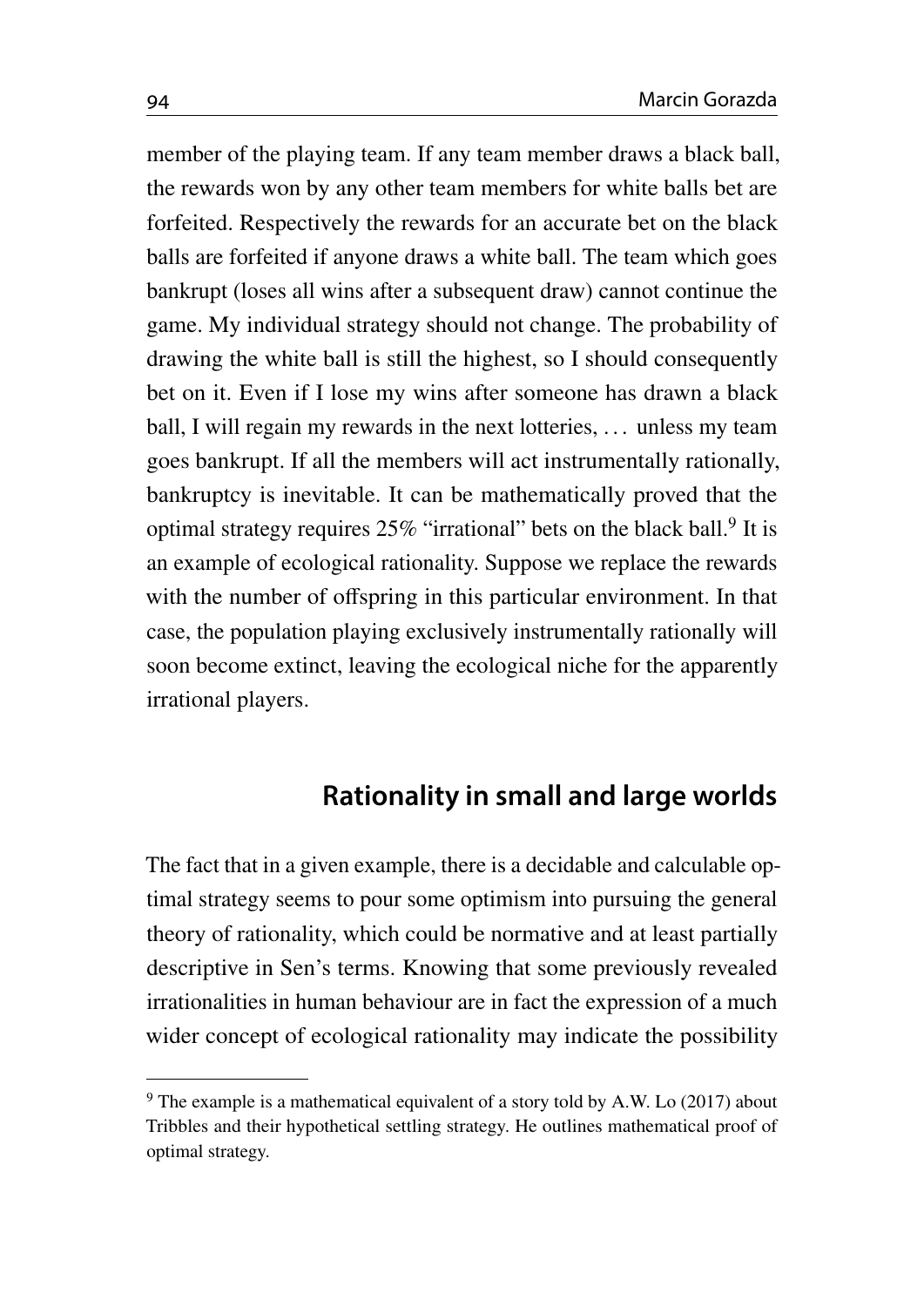of the theory which can solve many problems at once, optimising the individual utility and sustainability of a population. It may require some compromises, but in the end, in a given environment, we might work out the optimal strategy. Access to such a theory reminds the "Darwinian demon," a hypothetical creature who would be able to simultaneously maximise many different aspects of utility on different levels (Law, [1979\)](#page-28-8). Unfortunately, the hopes are premature. Even if we forget about the "naturalistic fallacy," posited by Hume [\(2000\)](#page-27-10) and Moore [\(2004\)](#page-28-9), (which would simply express itself in the fundamental question: How do we know that ecological sustainability of a population is good in principle?), the "Darwinian demon" seems to be an unachievable concept. The number of variables that would have to be included in the equations is too large and makes the undertaking incomputable, especially if we realise that the "adaptiveness," being one of the "utility" to be maximised, is vogue and changeable in time. The adaptive effects of particular decisions vary in short-, mediumand long-term perspectives. Needless to say, that retrospective metaanalysis allows us to construct models which may explain only 2-5% of the variation between natural populations (Mouden et al., [2012\)](#page-28-6). It looks like we were not only irrational in classical terms but also unable to maximise inclusive fitness. Does it mean that we are condemned to decisional chaos? Not necessarily if we consider the comprehensive knowledge about the evolutionary processes. The fact that we are unable to explain a variety of traits in terms of their adaptiveness is not so astonishing once we realise that the mechanism of evolution requires, in the first stage, a "mutation," which is, by definition, random. In the cultural evolution, which shapes our decision patterns primarily, those "mutations" happen faster and oftener, among others, in the form of cultural drift, false imitations or innovative emulations (new solutions for problems an agent faces). Without the environmental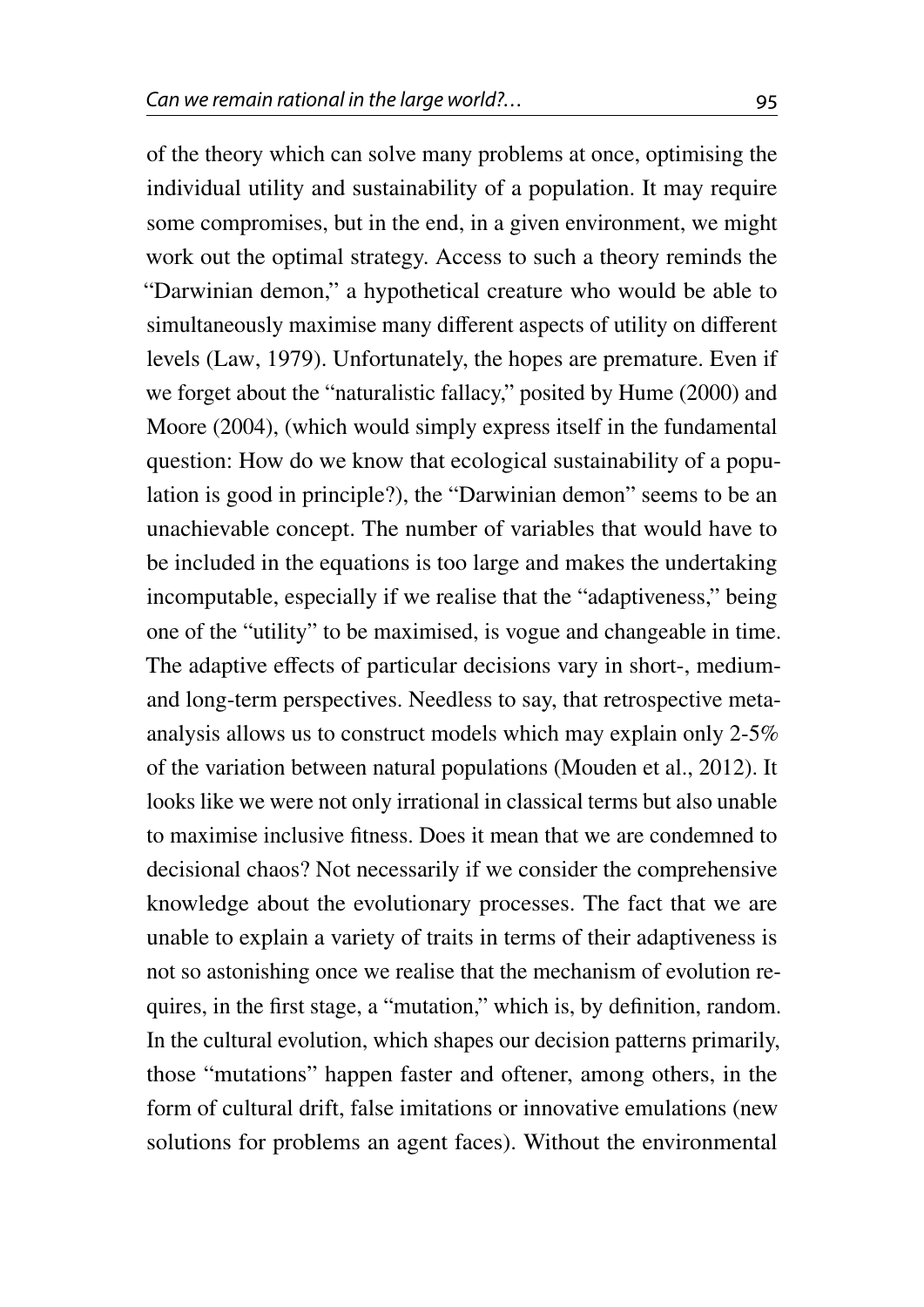pressure, those traits may persist as they are adaptively irrelevant. The anthropological research suggests that the variability of the psychological characteristics in modern, western societies is much stronger than in primordial communities, which are surprisingly unified (Henrich, [2020\)](#page-27-7). The same phenomena may be observed in reference to biological traits. Domestication of wild animals, which provides a much safer environment, which does not demand the permanent fight for survival, leads to an astonishing biological variety (Hare and Woods, [2020\)](#page-27-11). The more a random drift influences the investigated traits, the less evolutionary models can explain them. Moreover, natural selection acts upon the average consequences of particular traits. To make the population sustainable, it is not always necessary to reduce the "irrational" or somewhat maladaptive behaviours to null. It often suffices to reduce them to a certain, evolutionary stable level. Natural selection also usually prefers "cheap" solutions over perfect ones. Therefore we watch the surprising success of decisional heuristics, which at first sight looks irrational but are found unexpectedly successful when costs of decision-making are considered (Gigerenzer and Brighton, [2009\)](#page-26-7). There are also many traits that evolved as a by-product of selection for another gene.<sup>[10](#page-21-0)</sup>

Not everything is lost, however. Even in relatively safe environments, like modern western societies, there are still spots where the evolutionary pressure acts strong enough to shape the patterns of decision and make them eligible for a relatively accurate description of agents' behaviour and a robust normative pattern. The circumstances in which a natural selection reveals its power can be described in four points (Mouden et al., [2012\)](#page-28-6):

<span id="page-21-0"></span><sup>&</sup>lt;sup>10</sup> Valverde et al. [\(1995\)](#page-29-9) identify red hair as a by-product of a stronger ability to vitamin D synthesis from UVB. Boyd and Richerson claims [\(2005\)](#page-28-10) that low fertility in modern societies is a by-product of women education.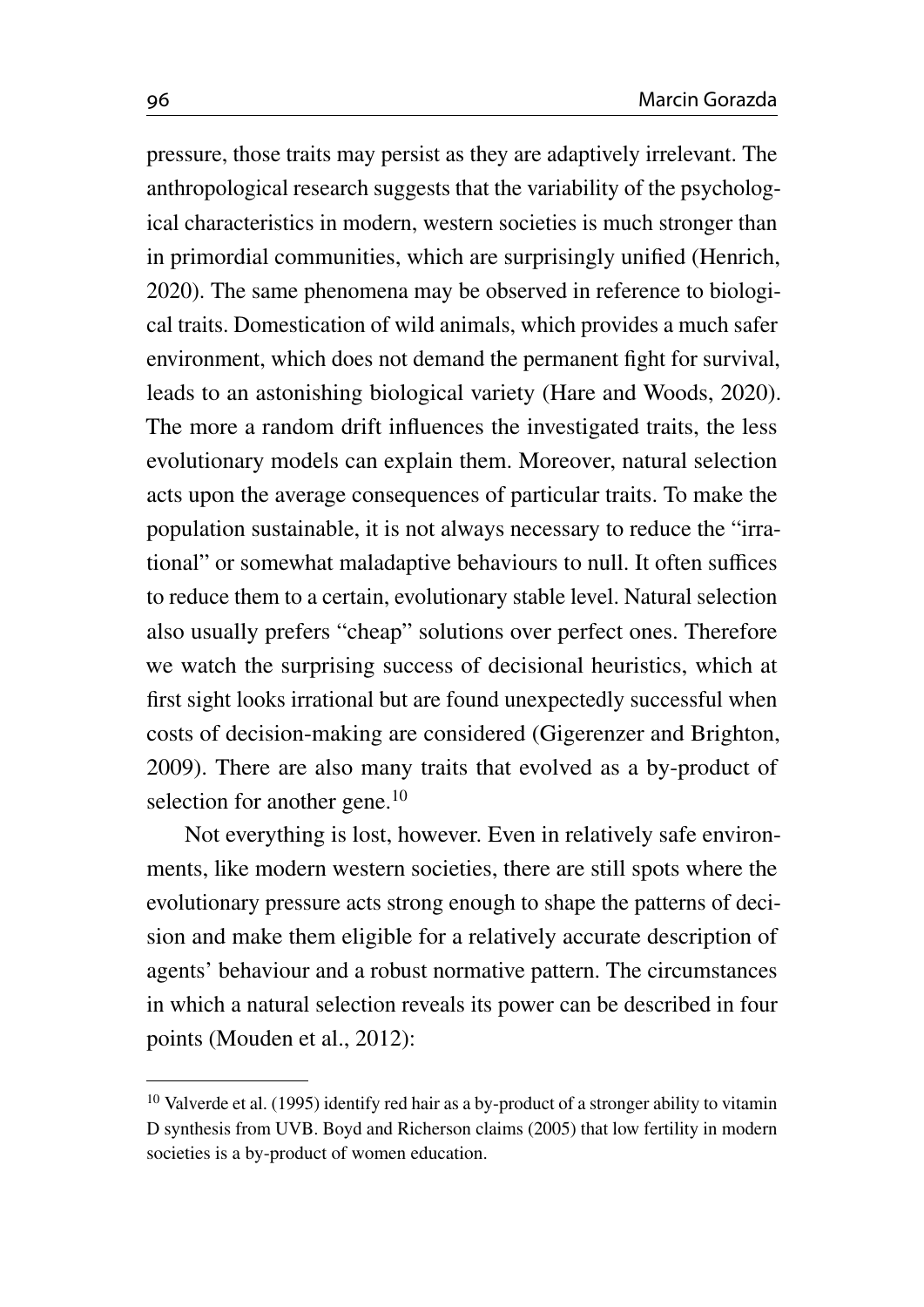- 1. The decisions and their consequences can be precisely measured.
- 2. The choices are simple or routine so that there is no need to rely on heuristics, or
- 3. The stake is high so that the costs of decision-making are negligible in relation to the stake.
- 4. The individual is in total control of choice.

The circumstances coincide, among others, with market behaviours. Though they are not resistible for some "irrational" biases, like hoarding or framing effect, the professional market players seem to be more deliberative in their investment decisions. They are, for instance, much less susceptible to the so-called endowment effect and much better at risk assessment (Arlen and Talley, [2008\)](#page-25-3). Trained economists also seem to be more instrumentally rational in their decisions if they refer to the subject matter of their studies (Frank, Gilovich and Regan, [1993\)](#page-26-8).

In more general terms, we may say that the quoted elements constitute the so-called small worlds, where an agent has complete access to the decision matrix, defining the alternatives, their likelihood and consequences, and where the decision costs can be neglected. In contrast, we may define the large world, which can be characterised by its inherent uncertainty and knowledge deficit or high costs of their reduction in relation to the stake. If we refer to the example with urn and balls, we may specify the large world with the following features (alternatively or in combination) (Gigerenzer and Brighton, [2009\)](#page-26-7):

1. Stochasticity. Balls drawn so far do not represent any pattern that could be a base for further statistical inferences. Especially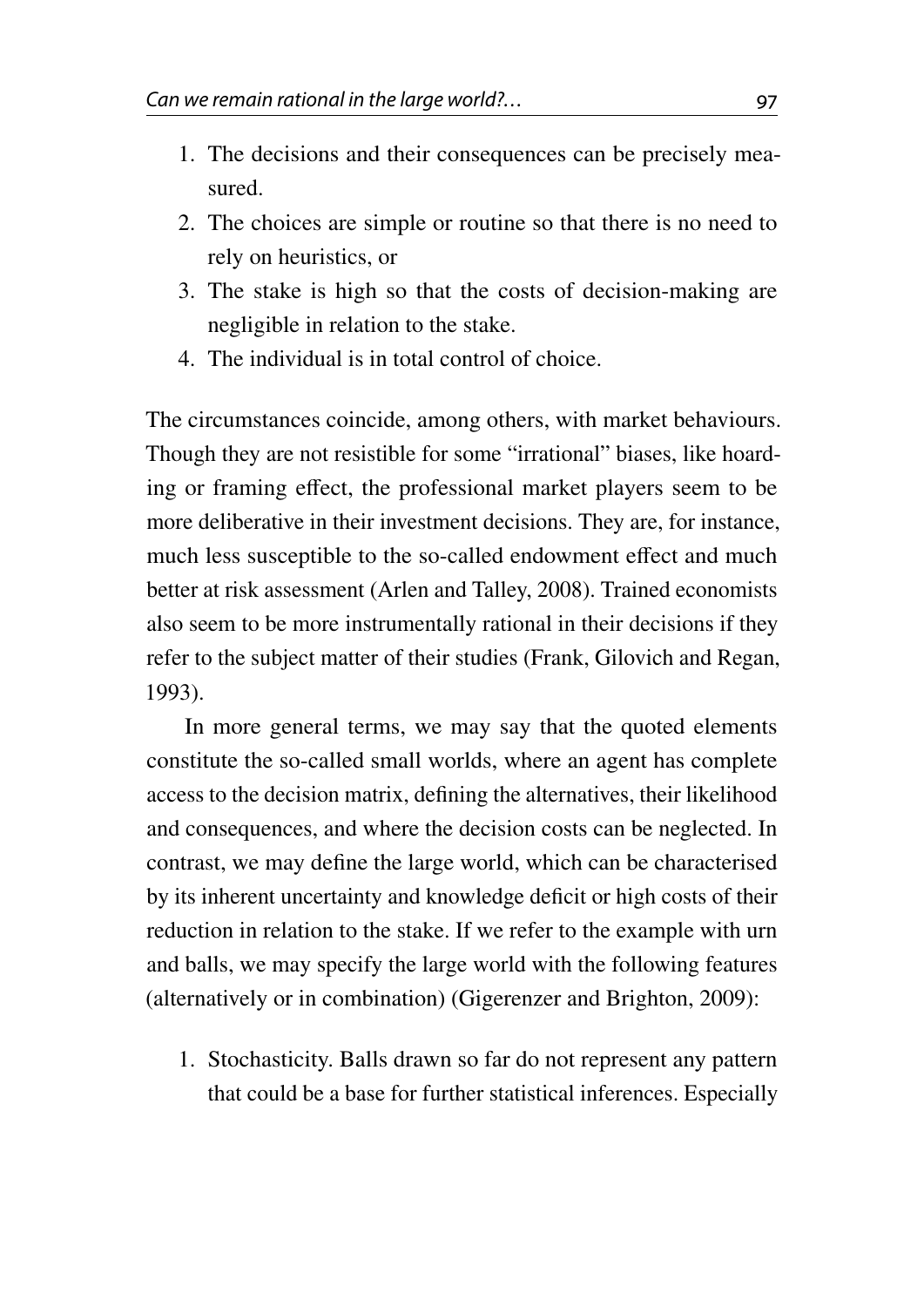the variety and number of balls of the same colour are equal and randomly distributed, thus not allow to reduce the level of uncertainty.

- 2. Underspecification. It is the world in which I face the possible lottery before the urn, but I cannot make any reasonable bet, as I have no previous knowledge about the content of the urn and no draws have been done so far, or the number of draws is highly insufficient to reason on the urn's content and distribution.
- 3. Misspecification. The world in which the assumed randomness generates confusing patterns. Although there were 100 draws in which white and black balls reveal a 60/40 ratio, the 40 black balls happened in the last 40 draws.

The small and large worlds are not dichotomic. There is a continuity between them, and rarely we can encounter the ideal types. Ideal small worlds are possible only in mathematics and in isolated settings, entirely designed by humans and non-inherently-interdependent (re-flexive).<sup>[11](#page-23-0)</sup> Artificially designed lotteries could be an example. Other worlds would represent large worlds, while some are smaller than others, like financial markets. The more the environment resembles a small world, the more an application of the principles of classical rationality is justified and successful. Growing stochasticity, misspecification and underspecification pushes us towards more complex and

<span id="page-23-0"></span><sup>&</sup>lt;sup>11</sup> Inherent interdependency or reflexivity is often commented on and investigated feature of social sciences, where other agents responses to the exogenous variable in the model change the value of other exogenous variables in the model and thus makes it impossible to establish the value of the endogenous variable, or where there is an interdependency between exogenous and endogenous variables (Soros, [2013;](#page-29-10) Beinhocker, [2013;](#page-25-5) Nowak-Posadzy, [2016\)](#page-28-11).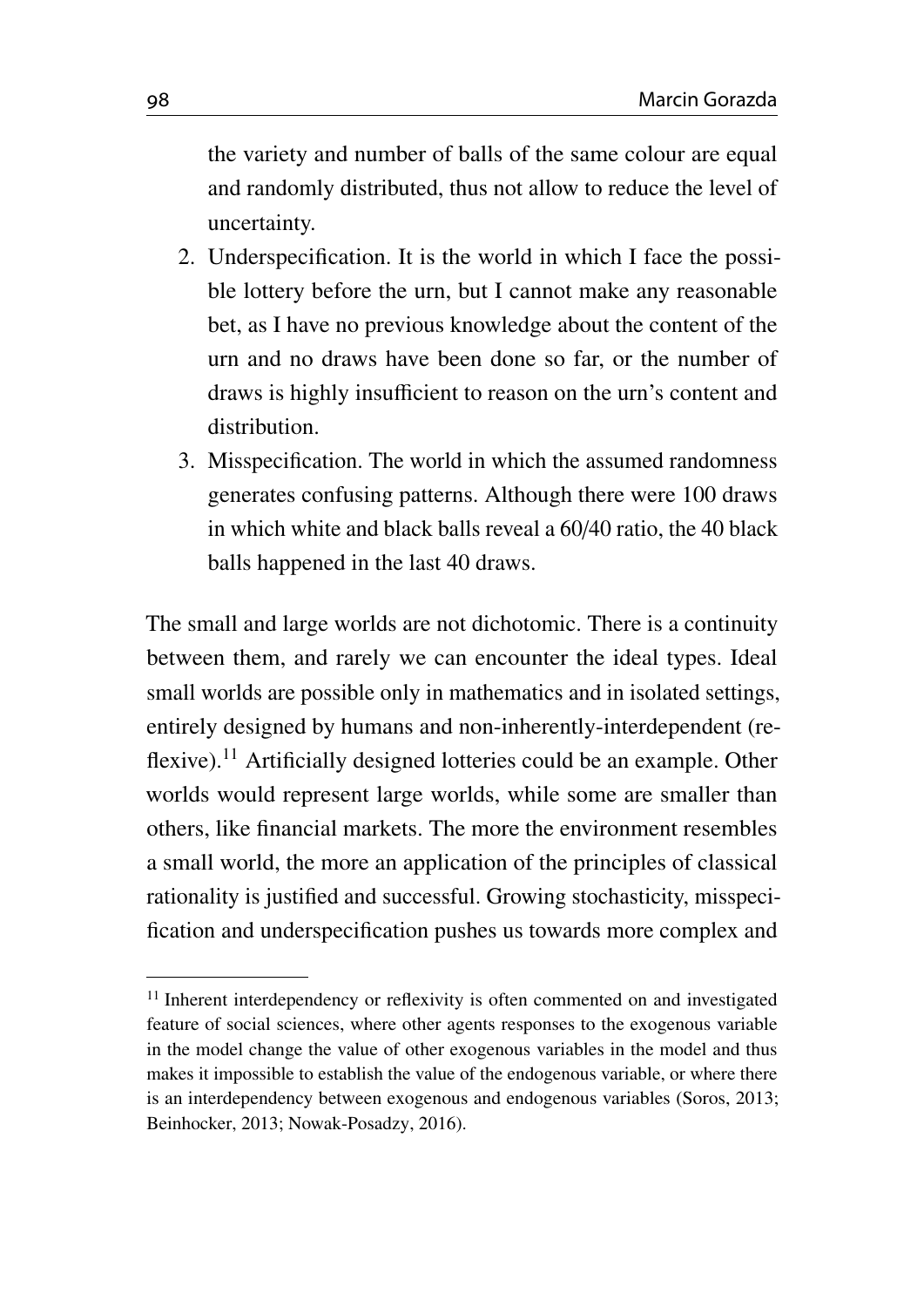sophisticated analysis and deployment of ecological rationality, which by definition is deprived of the normative nature and strongly depends on the particular environment.

#### **Concluding remarks**

Classical rationality expressed the strongest in the rational choice theory seems to be the most precise and perfect decision theory, fitted to various contexts and environments, including decisions under certainty, risk, uncertainty and decisions taken against or in collaboration with other agents. It has a solid normative component, but it widely fails to describe the behaviour coinciding with the theoretical predictions. Humans seem not to be rational in terms of that theory. Studying the systematic declines from classical rationality improves our understanding of agents' actual behavioural patterns, among others, by supplementing the theory with heuristics explained by "transactional costs" or by the concept of inclusive fitness and collective actions leading in the end to the ecological approach. The stronger we try to factualise our theory with empirical findings, the weaker remains its normative component, to be finally lost in the ecological rationality. On the other hand, those findings do not significantly improve our predictions but only make us aware of the subject matter's complexity. Moreover, the variety of all those models look like they being applicable in various situations and environments. Thus, applied and effective models of rationality seem to be situationally dependent and models are not discovered but rather designed by humans. Choosing the right model in the large world is highly challenging itself, and no metarules for such a selection have been proposed so far. We are not, however, condemned to entirely chaotical actions. In the precisely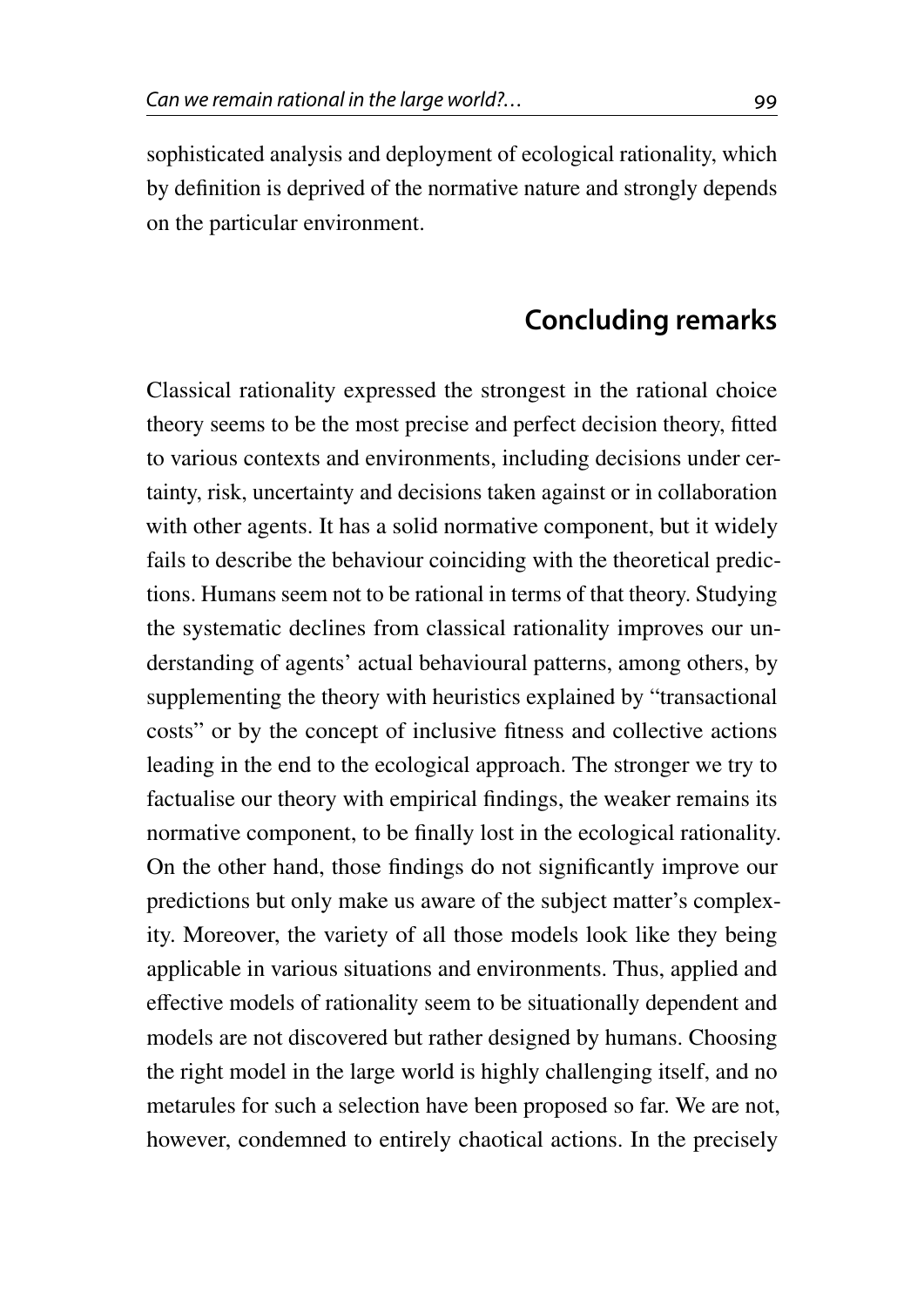defined circumstances where an agent can measure the decisions and their consequences, where the choices are simple or routine so that there is no need to rely on heuristics, or where the stake is high so that the costs of decision-making are negligible in relation to the stake and she is in total control of choice, the selected model of rationality can be effectively applied. The above circumstances constitute the small world. Beyond the small worlds, rule stochasticity, underspecification and misspecification and the only reasonable method are consecutive trials and errors, which eventually may reduce the large world to the small one. In other words, our optimal strategy is not to discover the best theory of rationality but to shrink the world.

# **Bibliography**

- <span id="page-25-1"></span>Alexy, R., 1992. A Discourse-Theoretical Conception of Practical Reason. *Ratio Juris* [Online], 5(3), pp.231–251. Available at: https://[doi.org](https://doi.org/10.1111/j.1467-9337.1992.tb00127.x)/10. 1111/[j.1467-9337.1992.tb00127.x](https://doi.org/10.1111/j.1467-9337.1992.tb00127.x) [visited on 29 December 2021].
- <span id="page-25-3"></span>Arlen, J.H. and Talley, E.L., eds., 2008. *Experimental Law and Economics*, *Economic Approaches to Law* 20. Cheltenham; Northampton: Edward Elgar.
- <span id="page-25-2"></span>Becker, G.S., 1981. *A Treatise on the Family*. Cambridge Mass; London: Harvard University Press.
- <span id="page-25-5"></span>Beinhocker, E.D., 2013. Reflexivity, complexity, and the nature of social science. *Journal of Economic Methodology* [Online], 20(4), pp.330–342. Available at: https://doi.org/10.1080/[1350178X.2013.859403](https://doi.org/10.1080/1350178X.2013.859403) [visited on 29 December 2021].
- <span id="page-25-0"></span>Bro˙zek, B., 2007. *Rationality and Discourse: Towards a Normative Model of Applying Law*. Warszawa: Wolters Kluwer.
- <span id="page-25-4"></span>Dawkins, R., 1976. *The Selfish Gene*. Oxford [etc.]: Oxford University Press.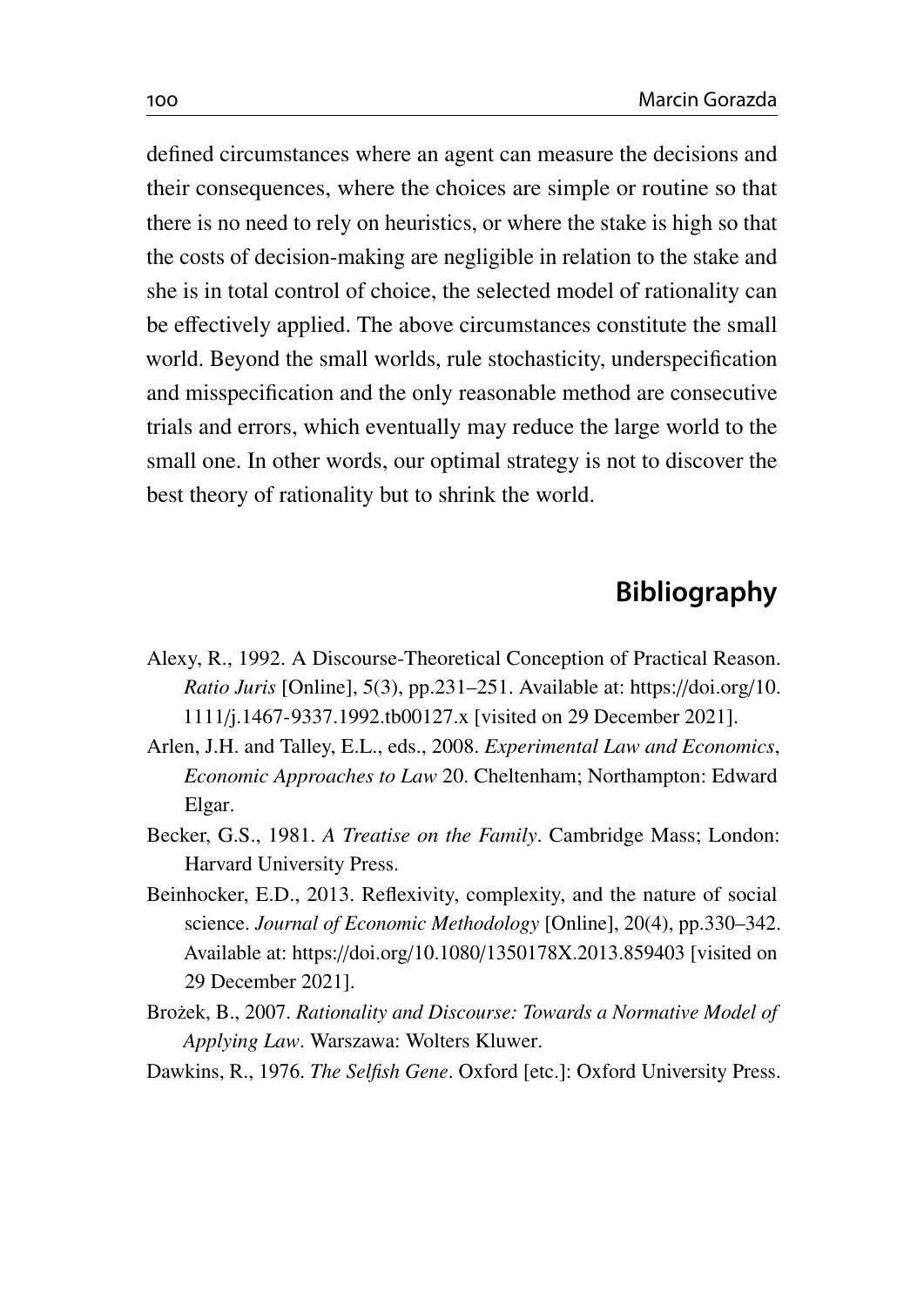- <span id="page-26-1"></span>Dewey, J., 1924. Logical Method and Law. *Cornell Law Review* [Online], 10(1), pp.17–27. Available at: <https://[scholarship.law.cornell.edu](https://scholarship.law.cornell.edu/clr/vol10/iss1/2)/clr/ [vol10](https://scholarship.law.cornell.edu/clr/vol10/iss1/2)/iss1/2> [visited on 29 December 2021].
- <span id="page-26-4"></span>Dobzhansky, T., 1973. Nothing in Biology Makes Sense except in the Light of Evolution. *The American Biology Teacher* [Online], 35(3), pp.125–129. Available at: https://doi.org/10.2307/[4444260](https://doi.org/10.2307/4444260) [visited on 29 December 2021].
- <span id="page-26-8"></span>Frank, R.H., Gilovich, T. and Regan, D.T., 1993. Does Studying Economics Inhibit Cooperation? *The Journal of Economic Perspectives* [Online], 7(2), pp.159–171. Available at: <https://[www.jstor.org](https://www.jstor.org/stable/2138205)/stable/2138205> [visited on 29 December 2021].
- <span id="page-26-5"></span>Gigerenzer, G., 2000. *Adaptive Thinking: Rationality in the Real World*. New York; Oxford: Oxford University Press.
- <span id="page-26-7"></span>Gigerenzer, G. and Brighton, H., 2009. Homo Heuristicus: Why Biased Minds Make Better Inferences. *Topics in Cognitive Science* [Online], 1(1), pp.107–143. Available at: https://doi.org/10.1111/[j.1756-8765.](https://doi.org/10.1111/j.1756-8765.2008.01006.x) [2008.01006.x](https://doi.org/10.1111/j.1756-8765.2008.01006.x) [visited on 29 December 2021].
- <span id="page-26-6"></span>Gigerenzer, G. and Todd, P.M., 2012. Ecological rationality: The normative study of heuristics. In: P.M. Todd and G. Gigerenzer, eds. *Ecological Rationality: Intelligence in the World* [Online]. New York: Oxford University Press, pp.487–497. Available at: https://doi.org/[10.1093](https://doi.org/10.1093/acprof:oso/9780195315448.001.0001)/acprof: oso/[9780195315448.001.0001](https://doi.org/10.1093/acprof:oso/9780195315448.001.0001) [visited on 29 December 2021].
- <span id="page-26-3"></span>Gintis, H., 2012. An evolutionary perspective on the unification of the behavioral sciences. In: K. Binmore and S. Okasha, eds. *Evolution and Rationality: Decisions, Co-operation and Strategic Behaviour* [Online]. Cambridge: Cambridge University Press, pp.213–245. Available at: [https:](https://doi.org/10.1017/CBO9780511792601.011) //doi.org/10.1017/[CBO9780511792601.011](https://doi.org/10.1017/CBO9780511792601.011) [visited on 29 December 2021].
- <span id="page-26-0"></span>Gorazda, M., 2009. Pragmatyzm wiary. Jeffa Jordana chybione i trafne argumenty za racjonalnością postawy teistycznej. *Logos i Ethos*, 26(1), pp.53–72.
- <span id="page-26-2"></span>Gorazda, M., 2017. Law as a means to an end: Undecidability of the end problem. *Polish Law Review* [Online], 3(1), pp.63–79. Available at: https://doi.org/10.5604/[01.3001.0010.7508.](https://doi.org/10.5604/01.3001.0010.7508)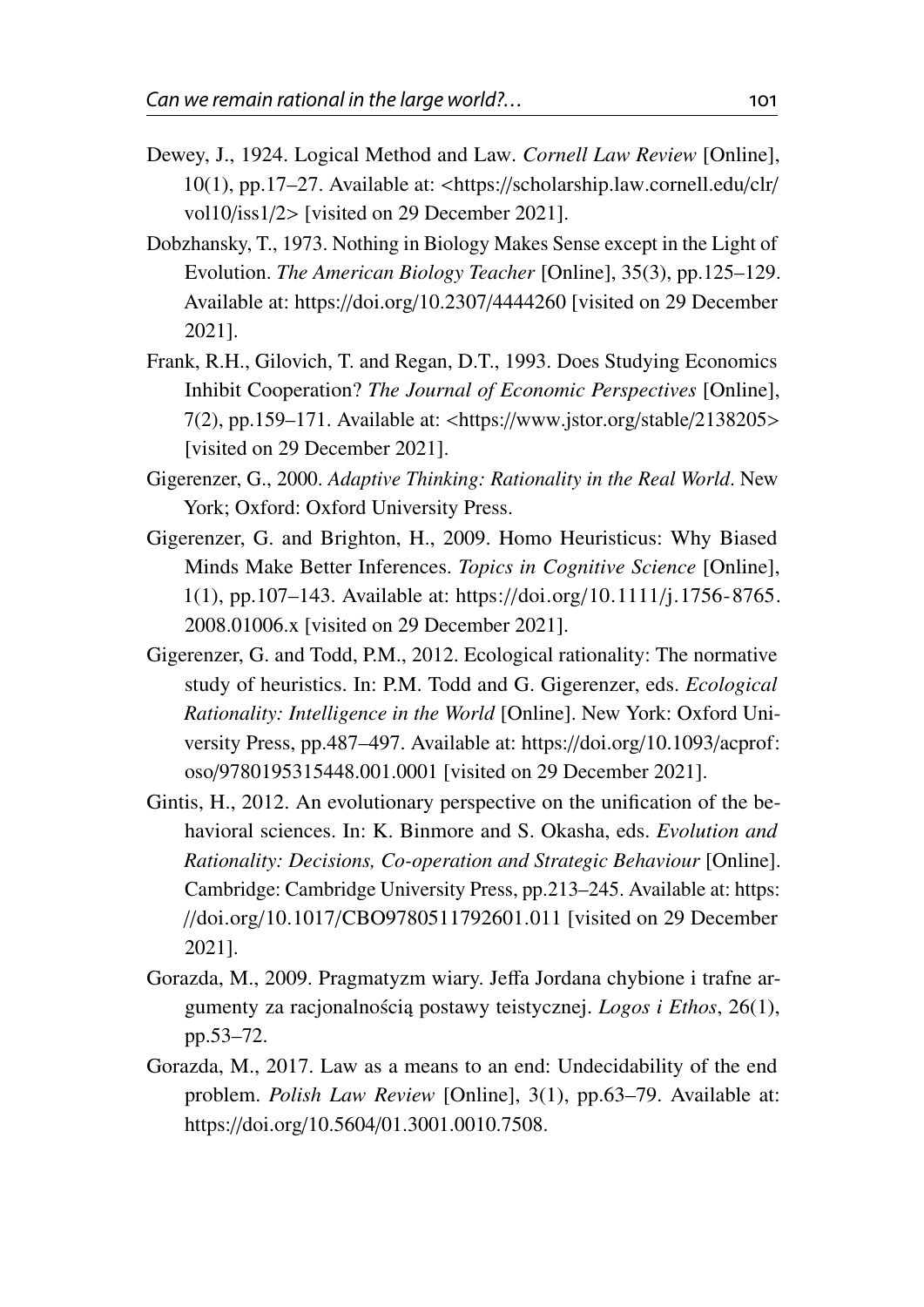- <span id="page-27-2"></span>Gorazda, M. and Kwarciński, T., 2020. *Między dobrobytem a szczęściem: eseje z filozofii ekonomii*. 1st ed. Kraków: Copernicus Center Press.
- <span id="page-27-8"></span>Hamilton, W., 1964. The genetical evolution of social behaviour. I. *Journal of Theoretical Biology* [Online], 7(1), pp.1–16. Available at: [https:](https://doi.org/10.1016/0022-5193(64)90038-4)//doi. org/10.1016/[0022-5193\(64\)90038-4.](https://doi.org/10.1016/0022-5193(64)90038-4)
- <span id="page-27-11"></span>Hare, B. and Woods, V., 2020. *Survival of the Friendliest: Understanding Our Origins and Rediscovering Our Common Humanity*. New York: Penguine Random House.
- <span id="page-27-9"></span>Harman, O.S., 2010. *The Price of Altruism: George Price and the Search for the Origins of Kindness*. New York, NY: Norton & Co.
- <span id="page-27-1"></span>Hausman, D.M. and McPherson, M.S., 2006. *Economic Analysis, Moral Philosophy, and Public Policy*. 2nd ed. Cambridge [etc.]: Cambridge University Press.
- <span id="page-27-7"></span>Henrich, J.P., 2020. *The Weirdest People in the World: How the West Became Psychologically Peculiar and Particularly Prosperous*. 1st ed. New York: Farrar, Straus and Giroux.
- <span id="page-27-6"></span>Henrich, J.P. et al., 2001. In Search of Homo Economicus: Behavioral Experiments in 15 Small-Scale Societies. *American Economic Review* [Online], 91(2), pp.73–78. Available at: https://doi.org/10.1257/[aer.91.2.73](https://doi.org/10.1257/aer.91.2.73) [visited on 29 December 2021].
- <span id="page-27-10"></span>Hume, D., 2000. *A Treatise of Human Nature: Being an Attempt to Introduce the Experimental Method of Reasoning into Moral Subjects*. Ed. by D.F. Norton and M.J. Norton, *Oxford Philosophical Texts*. Oxford, New York: Oxford University Press.
- <span id="page-27-0"></span>Jordan, J., 2006. *Pascal's Wager: Pragmatic Arguments and Belief in God*. Oxford: Clarendon Press.
- <span id="page-27-3"></span>Kahneman, D., 2011. *Thinking, Fast and Slow*. New York: Farrar, Straus and Giroux.
- <span id="page-27-5"></span>Kahneman, D. and Tversky, A., 1979. Prospect Theory: An Analysis of Decision under Risk. *Econometrica*, 47(2), pp.263–291.
- <span id="page-27-4"></span>Keynes, J.M., 2009. *The General Theory of Employment, Interest, and Money*. New York, NY: Classic Books America.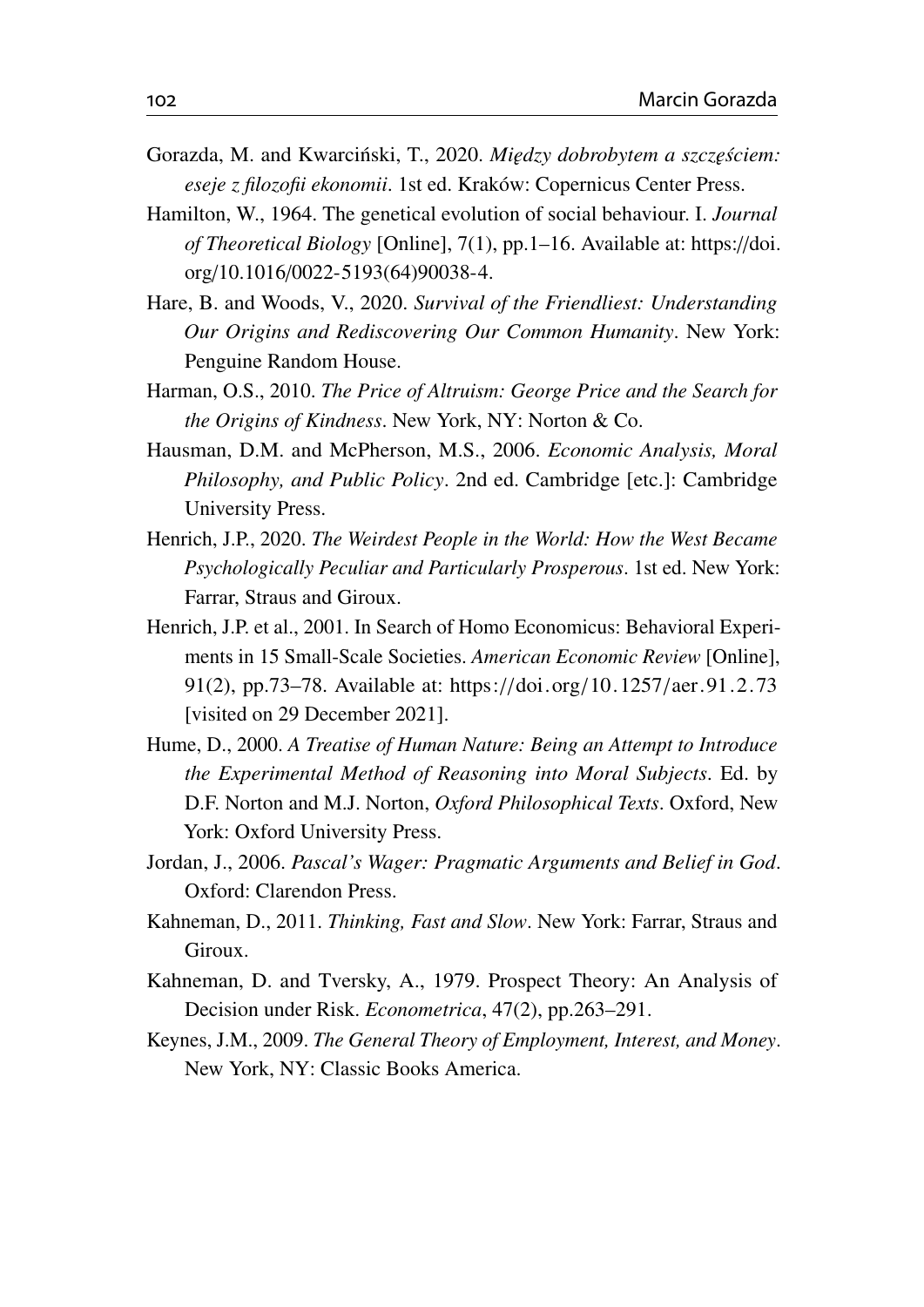- <span id="page-28-1"></span>Kowalski, R. and Kwarciński, T., 2016. Racjonalność, użyteczność, dobrobyt. In: M. Gorazda, Ł. Hardt and T. Kwarciński, eds. *Metaekonomia: zagadnienia z filozofii ekonomii*. Kraków: Copernicus Center Press, pp.387– 406.
- <span id="page-28-8"></span>Law, R., 1979. Optimal Life Histories Under Age-Specific Predation. *The American Naturalist* [Online], 114(3), pp.399–417. Available at: <[https:](https://www.jstor.org/stable/2460187) //[www.jstor.org](https://www.jstor.org/stable/2460187)/stable/2460187> [visited on 29 December 2021].
- <span id="page-28-7"></span>Lo, A.W., 2017. *Adaptive Markets: Financial Evolution at the Speed of Thought*. Princeton; Oxford: Princeton University Press.
- <span id="page-28-4"></span>Mill, J.S., 2007. On the Definition and Method of Political Economy. In: D.M. Hausman, ed. *The Philosophy of Economics* [Online]. 3rd ed. Cambridge: Cambridge University Press, pp.41–58. Available at: [https:](https://doi.org/10.1017/CBO9780511819025.003) //doi.org/10.1017/[CBO9780511819025.003](https://doi.org/10.1017/CBO9780511819025.003) [visited on 29 December 2021].
- <span id="page-28-9"></span>Moore, G.E., 2004. *Principia Ethica*. Mineola, NY: Dover Publications.
- <span id="page-28-6"></span>Mouden, C.E., Burton-Chellew, M., Gardner, A. and West, S.A., 2012. What do humans maximize? In: K. Binmore and S. Okasha, eds. *Evolution and Rationality: Decisions, Co-operation and Strategic Behaviour* [Online]. Cambridge: Cambridge University Press, pp.23–49. Available at: [https:](https://doi.org/10.1017/CBO9780511792601.003) //doi.org/10.1017/[CBO9780511792601.003](https://doi.org/10.1017/CBO9780511792601.003) [visited on 29 December 2021].
- <span id="page-28-11"></span>Nowak-Posadzy, K., 2016. Refleksyjność w ekonomii. In: M. Gorazda, Ł. Hardt and T. Kwarciński, eds. Metaekonomia: zagadnienia z filo*zofii ekonomii*. Kraków: Copernicus Center Press, pp.159–198.
- <span id="page-28-2"></span>Pascal, B., 2003. *Pensées*. London: Penguin.
- <span id="page-28-5"></span>Petersdorff, W.v. and Bernau, P., 2013. *Denkfehler, die uns Geld kosten: Warum wir immer das Falsche tun und andere sich ins Fäustchen lachen*. Köln: Bastei Lübbe.
- <span id="page-28-3"></span>Posner, R.A., 1972. *Economic Analysis of Law*. Boston: Little Brown.
- <span id="page-28-0"></span>Pound, R., 2006. *Social Control Through Law*. New Brunswick, NJ: Transaction Publishers.
- <span id="page-28-10"></span>Richerson, P.J. and Boyd, R., 2005. *Not by Genes Alone How Culture Transformed Human Evolution*. Chicago; London: University of Chicago Press.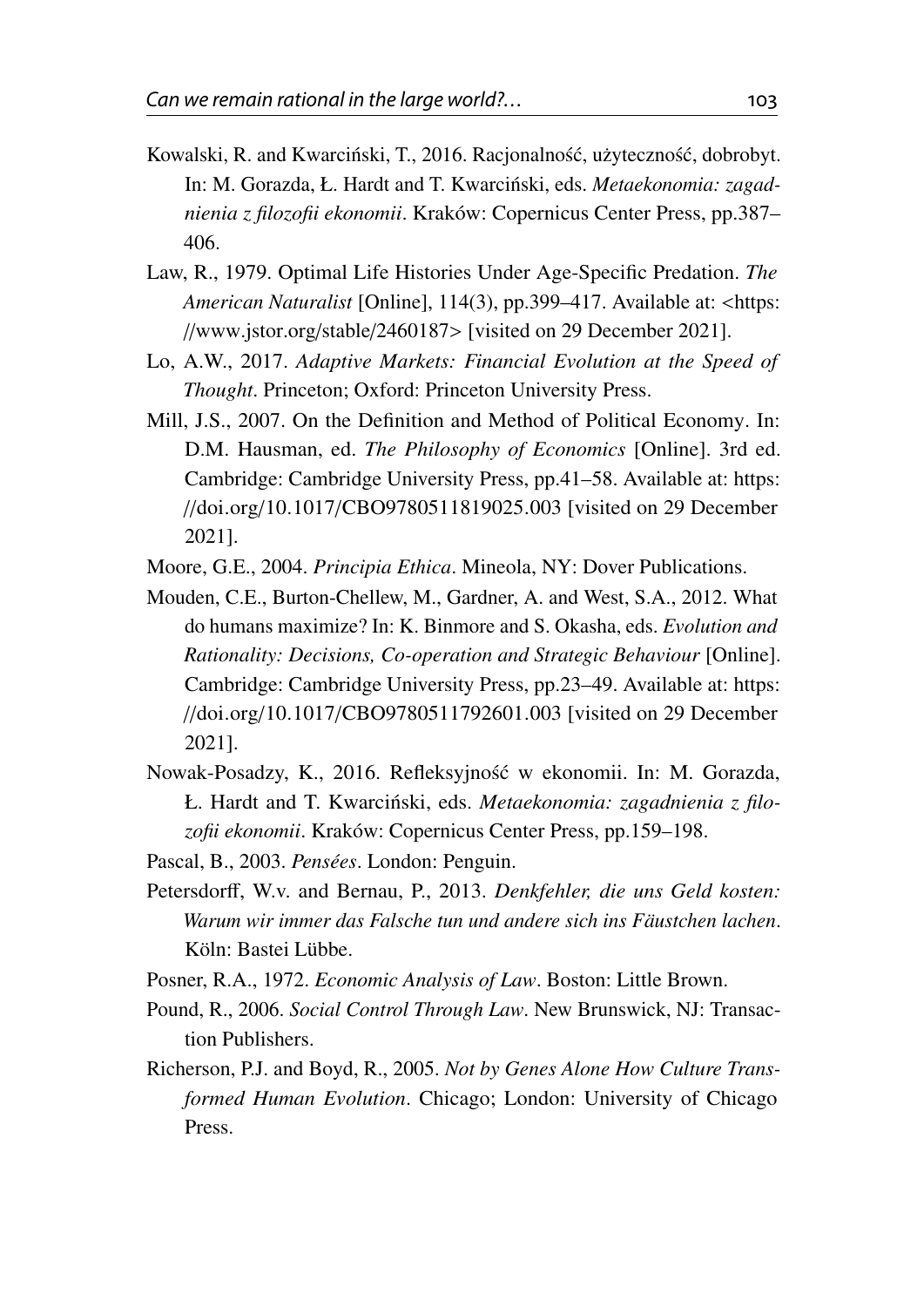- <span id="page-29-5"></span>Sen, A.K., 2003. *Rationality and Freedom*. 2nd print. Cambridge; London: The Belknap Press of Harvard University Press.
- <span id="page-29-7"></span>Shermer, M., 2008. *The Mind of the Market: Compassionate Apes, Competitive Humans, and Other Tales from Evolutionary Economics* [Online]. New York: Times Books - Henry Holt & Company. Available at: <https://archive.org/details/[mindofmarketcomp00sher](https://archive.org/details/mindofmarketcomp00sher)> [visited on 29 December 2021].
- <span id="page-29-8"></span>Simon, H.A., 1955. A Behavioral Model of Rational Choice. *The Quarterly Journal of Economics* [Online], 69(1), pp.99–118. Available at: [https:](https://doi.org/10.2307/1884852) //doi.org/10.2307/[1884852](https://doi.org/10.2307/1884852) [visited on 29 December 2021].
- <span id="page-29-10"></span>Soros, G., 2013. Fallibility, reflexivity, and the human uncertainty principle. *Journal of Economic Methodology* [Online], 20(4), pp.309–329. Available at: https://doi.org/10.1080/[1350178X.2013.859415](https://doi.org/10.1080/1350178X.2013.859415) [visited on 29 December 2021].
- <span id="page-29-3"></span>Stelmach, J., Brożek, B. and Załuski, W.Z., 2007. *Dziesięć wykładów o ekonomii prawa*. Warszawa: Wolters Kluwer Polska.
- <span id="page-29-1"></span>Straffin, P.D., 2002. *Game Theory and Strategy*. Washington: Mathematical Association of America.
- <span id="page-29-2"></span>Straffin, P.D., 2004. *Teoria gier* (J. Haman, Trans.). 2, popr. Warszawa: "Scholar".
- <span id="page-29-4"></span>Tullock, G. and Buchanan, J.M., 1998. *The Calculus of Consent: Logical Foundations of Constitutional Democracy*, *Ann Arbor Paperbacks*. Ann Arbor, MI: University of Michigan Press.
- <span id="page-29-9"></span>Valverde, P. et al., 1995. Variants of the melanocyte–stimulating hormone receptor gene are associated with red hair and fair skin in humans. *Nature Genetics* [Online], 11(3), pp.328–330. Available at: https://[doi.org](https://doi.org/10.1038/ng1195-328)/10. 1038/[ng1195-328](https://doi.org/10.1038/ng1195-328) [visited on 30 December 2021].
- <span id="page-29-6"></span>Veblen, T., 1898. Why is Economics not an Evolutionary Science? *The Quarterly Journal of Economics* [Online], 12, pp.373–397. Available at: <http://archive.org/details/[jstor-1882952](http://archive.org/details/jstor-1882952)> [visited on 30 December 2021].
- <span id="page-29-0"></span>Von Neumann, J. and Morgenstern, O., 1944. *Theory of Games and Economic Behavior*. Princeton: Princeton University Press.